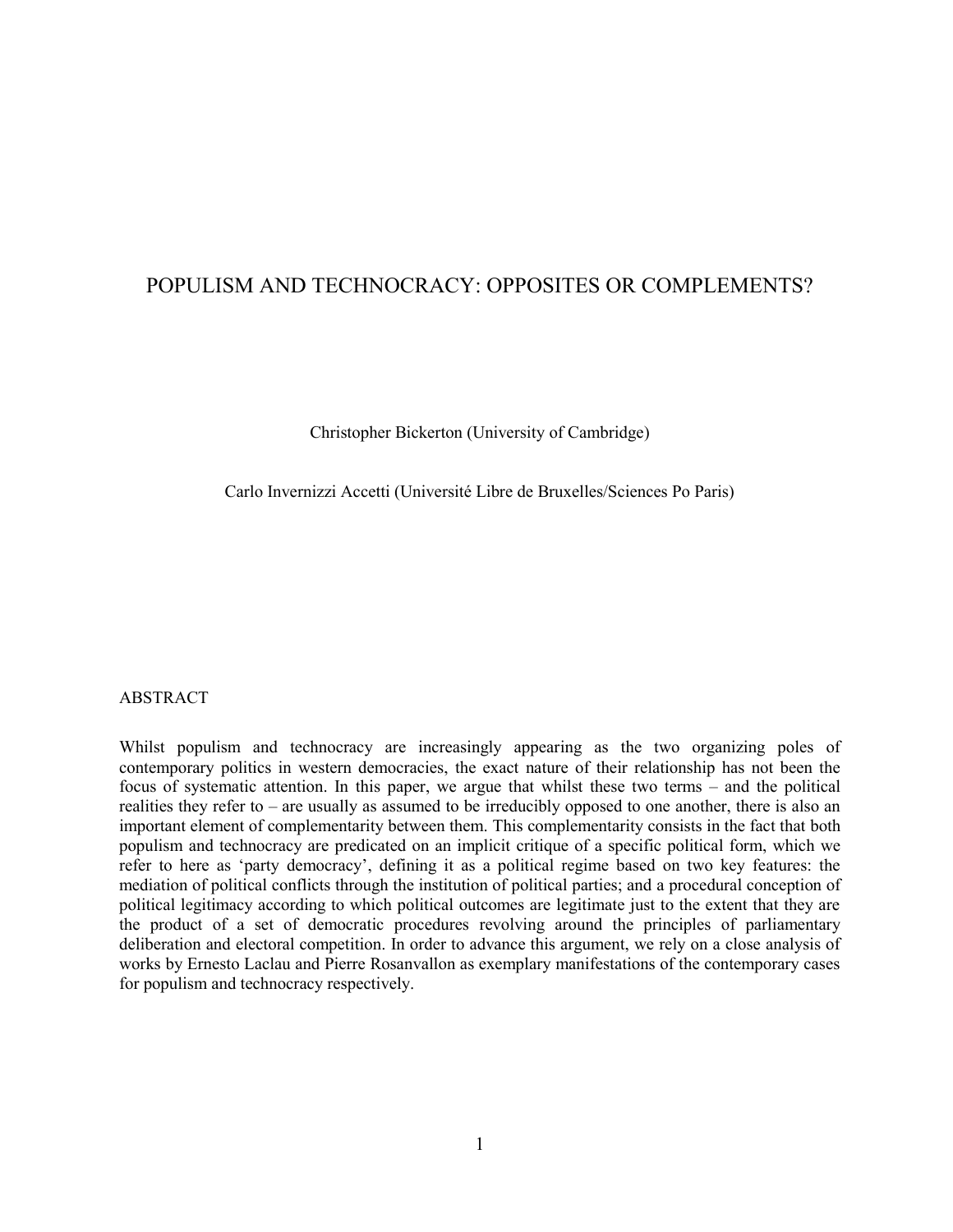### INTRODUCTION

Two salient features of contemporary politics in Western democracies are increasingly capturing public attention. On one hand, we observe a growing concentration of power in the hands of a set of unelected 'regulatory bodies', drawing their legitimacy primarily from their technical competence and administrative expertise (Majone 1996; Scharpf 1999; Fischer 2009; Valbruzzi and McDonnell 2013). On the other hand, we see the emergence and widespread success of a variety of so-called 'populist' movements and parties, appealing directly to 'the people" in order to mobilize opposition against established institutions and elites (Canovan 1999; Mudde 2004; Taggart 2000; Arditi 2005; Albertazzi and McDonnell 2008; Muller 2013; Urbinati 2014).

Both these developments challenge the pertinence of the "Left/Right" distinction as the principal axis of political confrontation. In the last round of European elections, for instance, much of Marine Le Pen"s campaign in France was run on the idea that her party is "neither leftnor right- wing' ("*ni de droite ni de gauche*") but rather interested in reasserting the values of "popular sovereignty" and "national self-determination" against what she routinely refers to as the "European technocracy" (Le Pen 2012). Beppe Grillo in Italy and the *Podemos* movement in Spain have similarly gained widespread support by advancing the idea that the traditional Left/Right distinction is obsolete and ought to be replaced by a new structuring opposition between the "people" and "*la casta*" (Grillo and Casaleggio 2011; Iglesias and Rivero 2014).

Mirroring their populist opponents, so-called "technocrats" have been eager to present themselves as non-partisan and committed to providing "pragmatic" solutions to political problems. In a book published in 2012, the former Italian Prime Minister, Mario Monti, and a current member of the European Parliament and former employee of the European Commission, Sylvie Goulard, presented the current crisis of European institutions as a consequence of the "short-termism" and "irresponsibility" of "populist" politics. The book concluded that "it is not through a demonization of expertise, but through a correct combination of technocracy and democracy that public policy can achieve a better temporal pertinence" (Monti and Goulard 2012).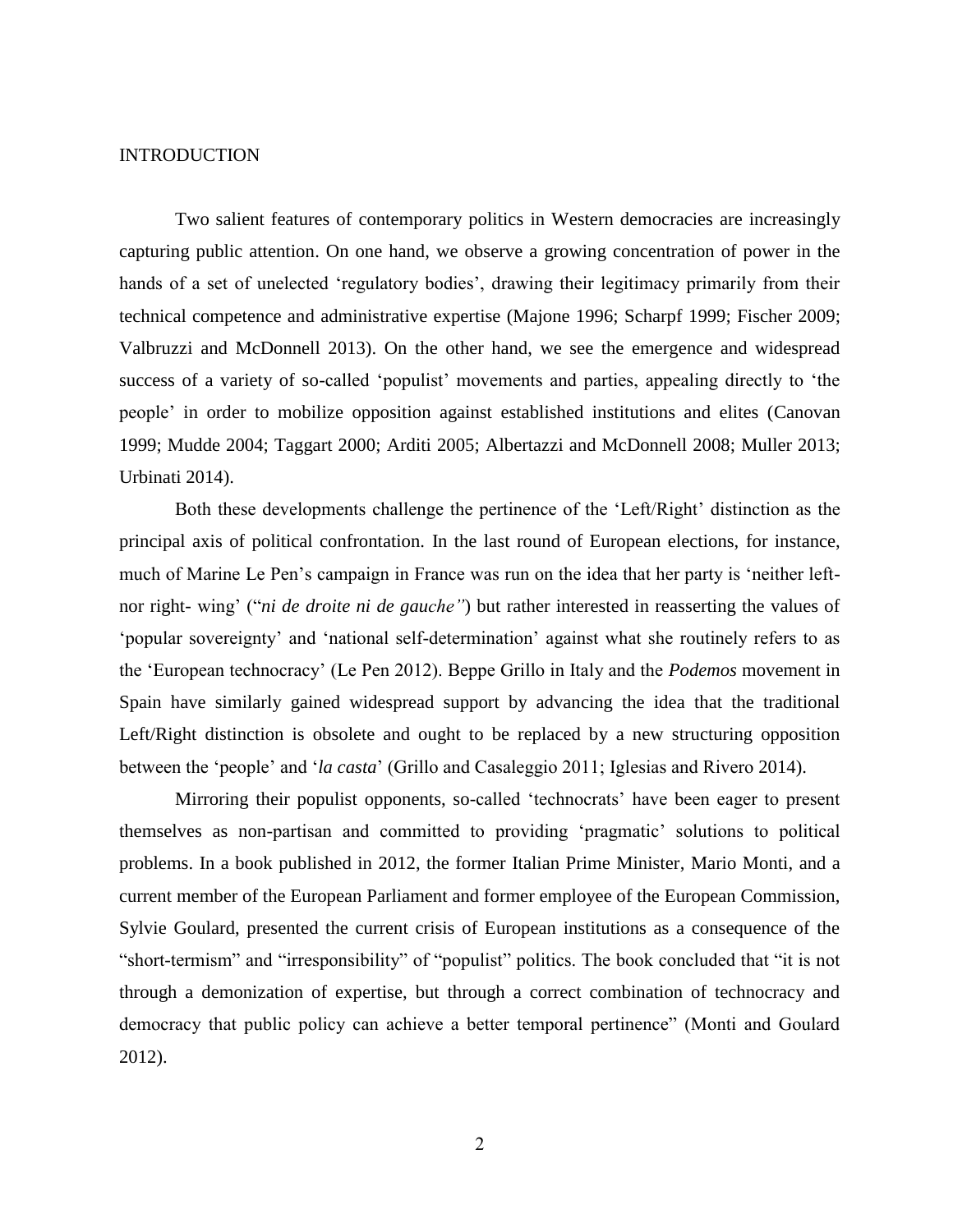This conflict between populism and technocracy is also a reoccurring theme in the United States, with several commentators stating explicitly that it is progressively replacing the Left/Right distinction as the principal axis of political identification (e.g. Kenneally 2009; Freedland 2010; Williams 2011). Along similar lines, in the second volume of his latest book on *Political Order and Political Decay*, Francis Fukuyama has characterized the United States as a "state of courts and parties" where technocratic and populist elements are combined in destructive and dangerous ways (Fukuyama, 2014).

Whilst technocracy and populism are thus increasingly appearing as the two organizing poles of the contemporary political landscape, the exact nature of their relationship has not been the focus of much attention. The governing assumption underscoring much of the contemporary discourse is that these two notions are irreducibly opposed to each other. An obvious reason for this is that the terms are generally used negatively, as labels with which "populist" figures excoriate their "technocratic" opponents and vice versa. Beyond political invective, however, scholars and commentators have also treated these forms of discourse as being in direct conflict with one another. In an article taking stock of the multiple dimensions of the ongoing European crisis, Mark Leonard described populism and technocracy as "two contradictory and mutually reinforcing forces". "The EU", he wrote, "has been the ultimate technocratic project … But, as the EU matured as a political project, its very success as a bureaucratic phenomenon fuelled a populist backlash at the national level" (Leonard 2011).

In an article focusing on the domestic dimensions of the European crisis, Claus Offe has talked about a "deep divorce" between "politics and policy" in Europe (2013: 610). In his view, we have on the one side "populist mass politics… that has no perceptible implication for policy making on citizens' core interests" and on the other side "there is elitist policy making that has no roots in… nor legitimation through politics" (2013: 610). This depiction is reminiscent of a distinction drawn by Vivienne Schmidt in her 2006 book, *Democracy in Europe*, where she identified a growing tension between populism understood as "politics without policy" and technocracy defined as "policy without politics" (Schmidt 2006).

The central argument we seek to advance in this paper is that beyond such evident dimensions of opposition between populism and technocracy, there is also an important element of *complementarity* between them, which so far has neither been studied nor thematized explicitly. This complementarity consists in the fact that both populist and technocratic forms of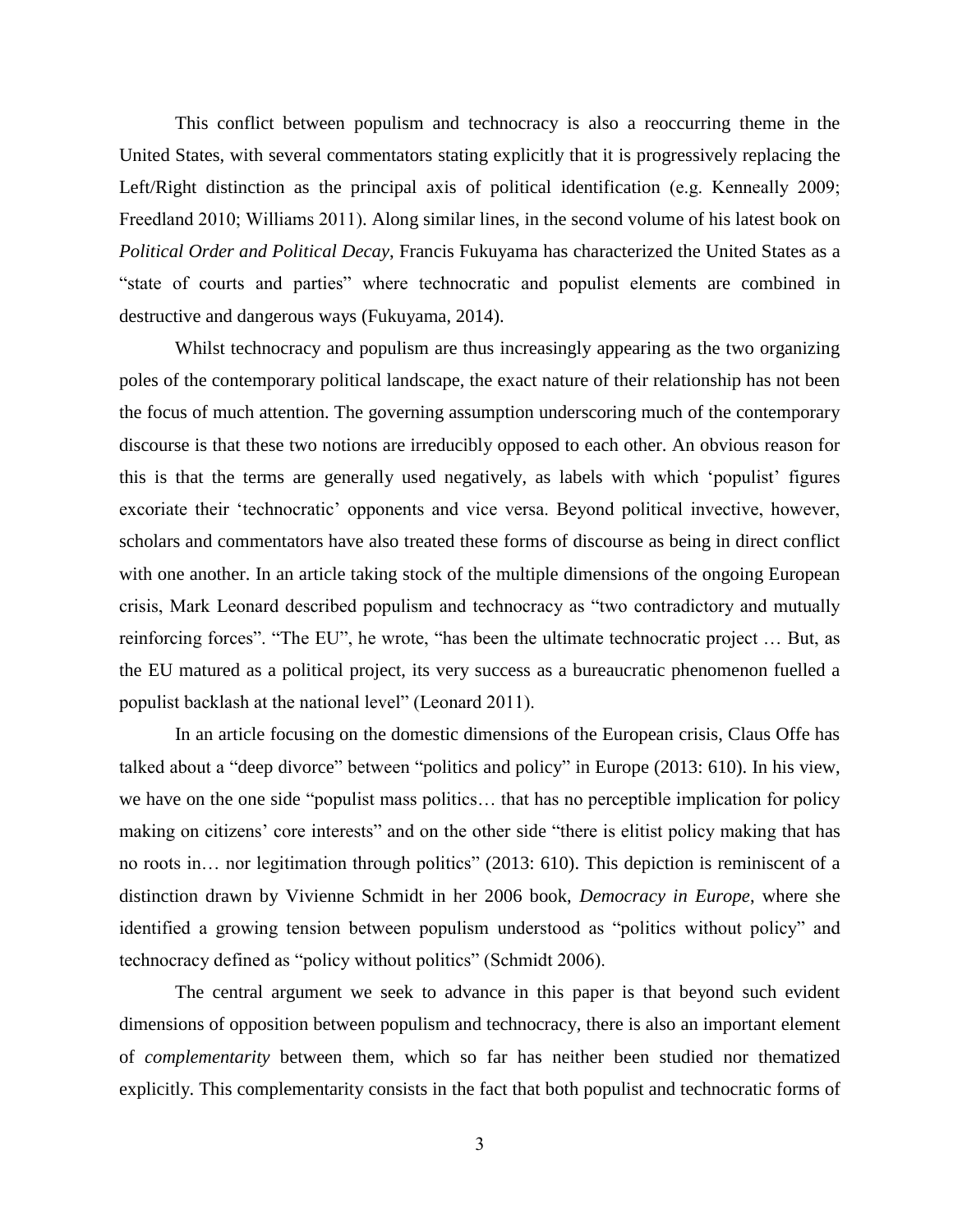discourse are predicated on the critique of a *specific political form*, which we refer to as party democracy. Whilst this term has been taken up by scholars in a variety of ways, we define party democracy as a political regime based on two key features: the mediation of political conflicts through the institution of political parties; and the idea that the specific conception of the common good that ought to prevail and therefore be translated into public policy is the one that is constructed through the democratic procedures of parliamentary deliberation and electoral competition. $<sup>1</sup>$ </sup>

This complementarity, we argue, should not be taken to mean that party democracy exists as an intermediary institutional form, sitting midway on a spectrum extending from populism at one end to technocracy at the other. Rather than being construed as some sort of compromise or mixture of populist and technocratic strains, we identify in this article a series of internal analytical commonalities between populist and technocratic discourses which explain why both posit party democracy as an object of critique.  $2$  Our identification of a common critique of party democracy obviously raises the issue of this notion"s normative desirability. For the purposes of this paper, however, we leave this dimension to one side. We focus instead on the purely analytical point that, despite their ostensible opposition, there is also a significant and hitherto unstudied degree of convergence between populism and technocracy consisting in their shared opposition to party democracy.

To substantiate this thesis, the paper is divided into three parts. In the first, we clarify the specific definition of party democracy we will be using by contextualizing it within a growing body of contemporary political theory literature that has sought to emphasize the normative significance of parties and partisanship within a democratic framework. In the second part, we focus on the notion of populism through an engagement with Ernesto Laclau"s recent work on this topic. The aim of this part is to show that the normative appeal of populism depends on an implicit repudiation of the idea of party democracy. In the third part, we analyze Pierre Rosanvallon"s recent work on democratic legitimacy and show that contemporary arguments for technocracy also rest upon a sustained critique of party democracy. In our selection of the works of Laclau and Rosanvallon, we believe we have identified two texts that are *exemplary* of broader tendencies within the field of contemporary political theory. By this, we do not of course refer to an idea of statistical or scientific sampling. Rather, we use the term "exemplary"

<sup>&</sup>lt;sup>1</sup> See, for instance, Manin, 1997, 206-218. For an extended and recent discussion, see Mair, 2014, 513-596.

<sup>&</sup>lt;sup>2</sup> We thank one of the reviewers for helping us sharpen this particular point.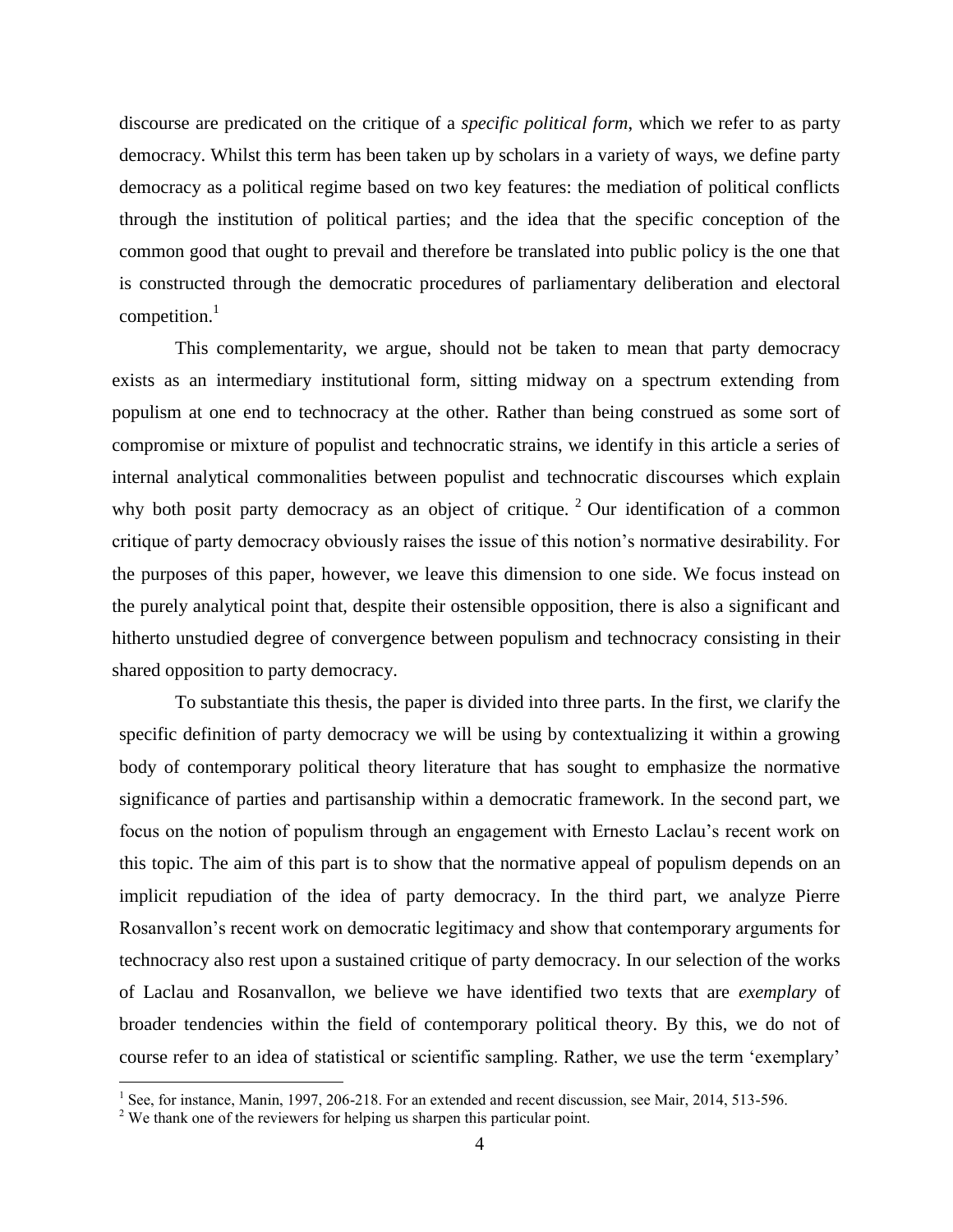in a sense closer to what Kant defines the notion of an example in his third *Critique*. There he explains that a particular case can "stand in" for a general logic, because it "illustrates" it in a paradigmatic fashion.<sup>3</sup> In what follows, we accordingly do not aim to make an *exhaustive* analysis of all the texts employing the notions of populism or technocracy within the field of contemporary political theory. Rather, we focus on two authors whose texts usefully illustrate the way in which the notions of populism and technocracy are used and understood in contemporary theoretical discourse. Our discussion of Laclau and Rosnavallon is directed by our interest in what their respective views on populism and technocracy can tell us about the relationship between these two phenomena. We are thus aiming to provide a contextualized account of their ideas rather than to undertake any exhaustive exegesis of their work as a whole.

### I/ THE DEFINITION OF PARTY DEMOCRACY

 $\overline{a}$ 

The term party democracy has typically been associated with the transition away from 19<sup>th</sup> century parliamentarism as a consequence of the growing enfranchisement of European societies (Maier 1981; Manin 1997). As such, attention has been drawn towards the sociological roots and internal institutional dynamics of the term"s main actors, the mass parties of the left and right (Duverger 1951; Lipset and Rokkan 1967). In this paper, we focus on what we consider to be the analytical core of party democracy, presenting it as a particular instantiation of a constitutive tension of democratic political life: the tension between particular interests on one hand, and an overarching idea of the common good on the other. In developing our account of party democracy, we draw on the burgeoning interest in parties from within the field of political philosophy and what this work has added to the interest in parties already manifest in political science.<sup>4</sup>

 $3$  For a fuller discussion of this way of understanding the notion of exemplarity see Ferrara 2008

<sup>4</sup> Though still very much neglected by political philosophers, political parties and partisanship have recently become the subject of a sustained and sophisticated interest on the part of some theorists (Bader and Bonotti, 2014; Bader, 2014; Goodin, 2008; Muirhead, 2006; Muirhead and Rosenblum, 2006; Rosenblum, 2008; White and Ypi, 2010a, 2010b; White, 2014). Whilst taking its inspiration for the above account of party democracy from this growing body of work, this paper puts less of an accent upon the subjective aspect of parties and partisanship. For example, Muirhead (2006) writes about the "party spirit" and stresses that what matters are not the unintended functions of party machines but rather the willed actions of partisans themselves (2006: 718). He also uses the language of "virtue", "sympathy" and stresses that partisanship is a behavioral disposition towards compromise and the need for "give and take" in a democracy (2006: 719). White and Ypi (2010a) are also interested in particular in what they call a "democratic ethos" and the role of parties in constructing this "positive conviction" among citizens regarding their abilities as political agents (2010a: 809). This paper"s account of party democracy is more focused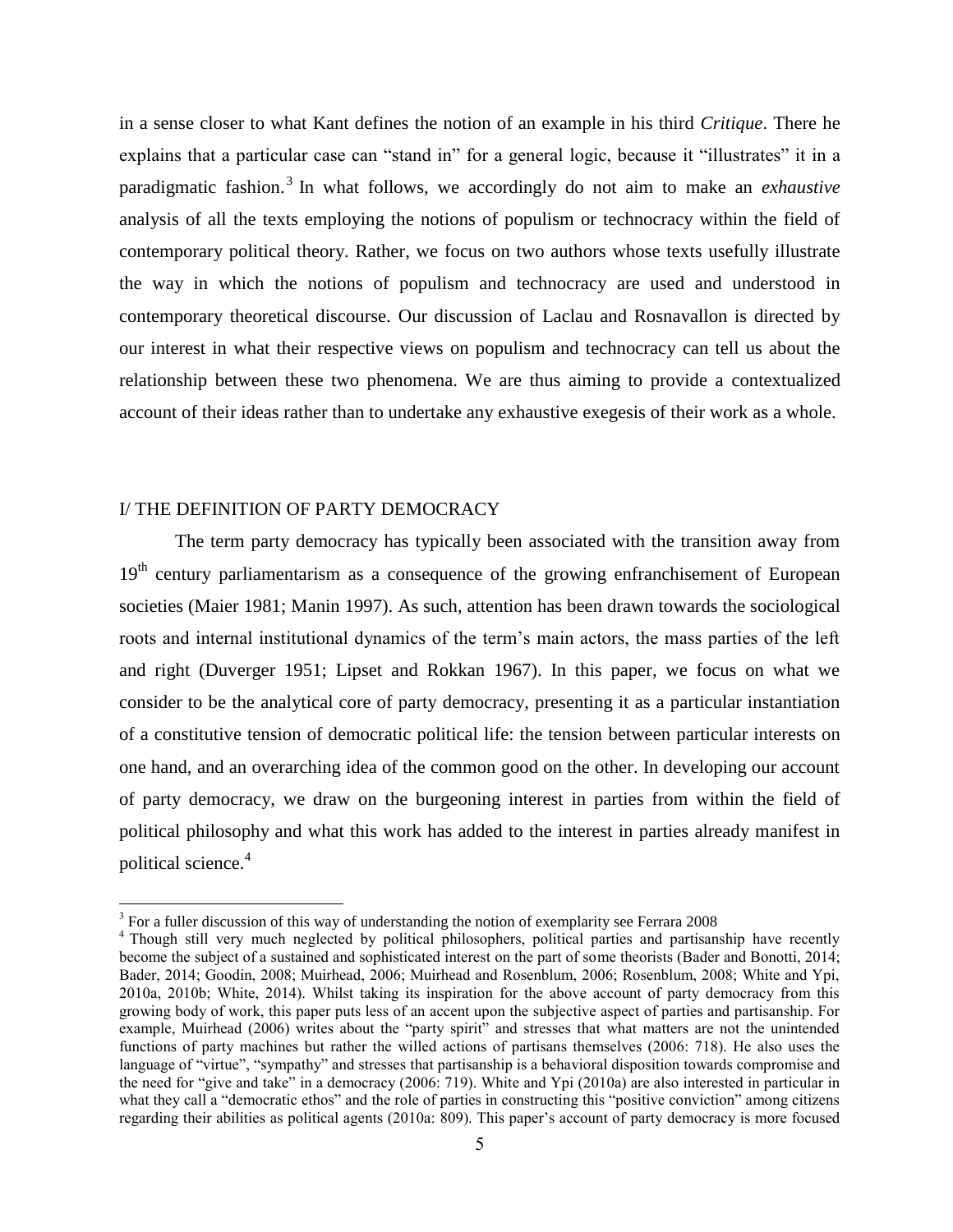We define party democracy as a political regime based on two key features: the mediation of social conflict through the institution of the political party, understood as a means for the articulation of particular interests into comprehensive – although competing – conceptions of the common good; and the idea that the specific conception of the common good that ought to prevail and therefore be translated into public policy is the one that is simultaneously constructed and identified through the democratic procedures of parliamentary deliberation and electoral competition, which is often but not always based on majority rule. Thus, schematically, we can say that party democracy is composed of two key analytical features: *political mediation*, and a *procedural conception of political legitimacy*.

The idea of political mediation refers to an issue that is at the heart of both empirical and theoretical accounts of political parties. In the work of Maurice Duverger, Eric Schattschneider and Giovanni Sartori, for instance, it is common to find metaphors that seek to express the manner in which parties translate societal cleavages into partisan positions able to mobilize electorates. Sartori used the term "transmission belt" (1976), while Duverger wrote of parties "crystallizing", "coagulating", "synthesizing" and "molding" social divisions (1954). More recently, Muirhead and Rosenblum have deployed the metaphor of the "bridge", arguing that parties do "unique political work" in a democracy by acting as "points of connection" between the political and non-political domains of social life (2006: 104). Matteo Bonotti also develops this point at length, dwelling on the "bilingualism" of political parties, meaning their ability to speak the languages of both civil associations and of state institutions (Bonotti, 2011: 20).

What recent political theoretical writing has stressed, however, is that parties also go beyond merely acting as "transmission belts" between society and the state. They also, as Muirhead and Rosenblum put it, "create the terms of contest" (2006: 103). Of course, they do not create divisions entirely *ex nihilo*. In constructing their partisan positions they rely upon existing divisions within society. However, an important function they also perform is that of integrating a plurality of particular interests and molding them into an overarching conception of the common good. This requires transforming the views and interests that isolated individuals or groups within society hold prior to being integrated in the political process. Political parties thus function as *intermediary bodies* between society and the state in the sense that they both

on its analytical features, identifying it as a particular institutional solution to the problem of the relation between whole and part in democratic political life.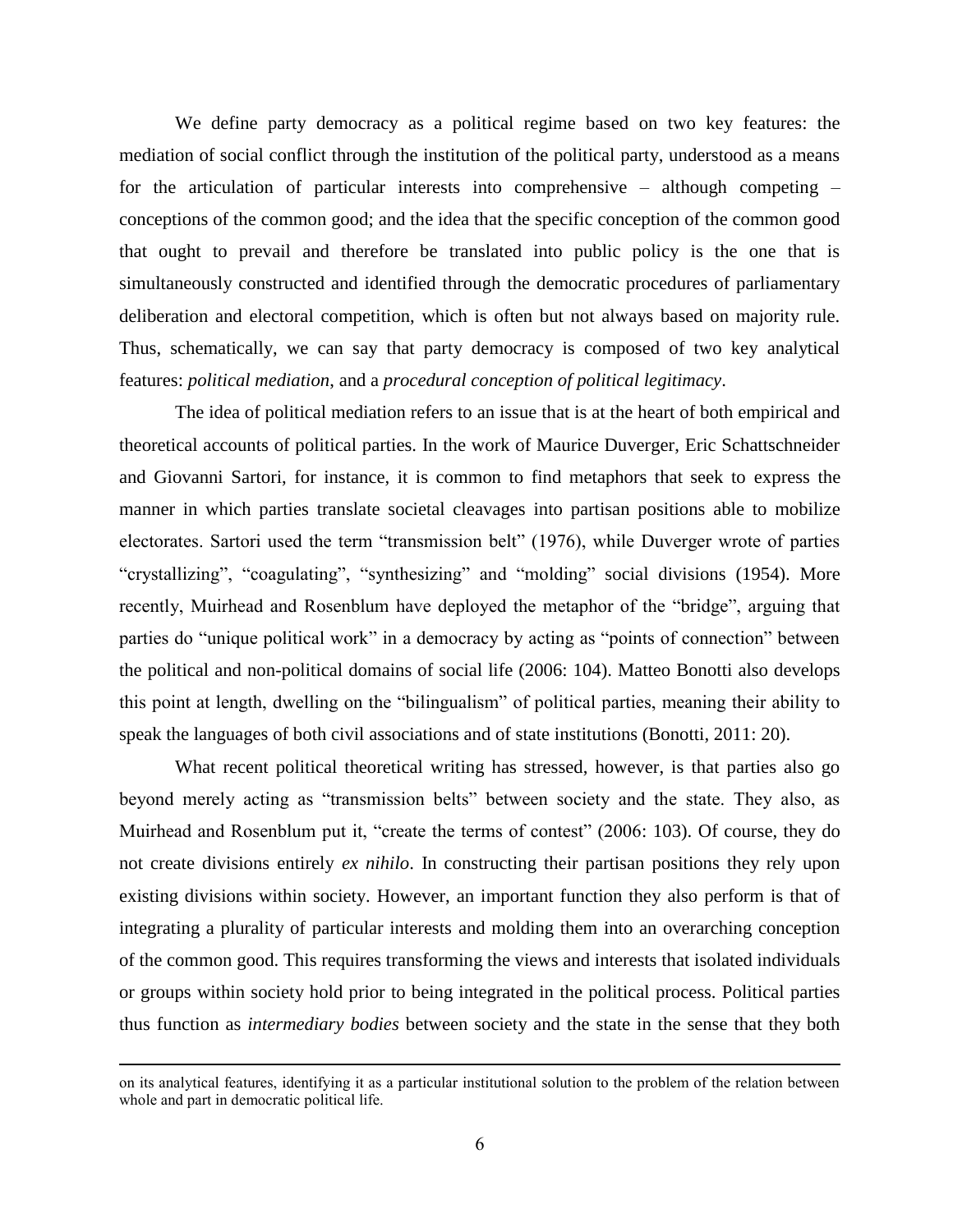"reflect" social divisions present at the level of material and ideal interests, and "constitute" them politically into competing visions of the common good.

This is implied by White and Ypi when they refer to parties as systems of "ideas-based cooperation between representatives across issues" (2010: 816), arguing that they play the role of "catalysts for political agency" by drawing links between disparate issues, and constituting them into normative representations of the common good. Relevant here is the language of the 'whole' and the 'parts'. From this perspective, party democracy represents not the disappearance of the tension between particular interests and the public good but rather its institutionalization at the level of political society. In contrast to Muirhead and Rosenblum, who argue that the "ethical partisan" will strive to "stand for the whole, well-ordered society", we suggest – as do White and Ypi – that party democracy is a regime based around the irreducible tension between the whole and the part, with parties standing for what Charles Maier refers to as the "legitimation of the partial good" (1981: 29).

The second key feature of party democracy is its procedural conception of political legitimacy. What this means is that the outputs of party democracy as a political regime are considered legitimate not because they approximate to some pre-political conception of "truth" or "justice", but rather because they are generated through a specific set of procedures that are taken to be expressive of the constitutive values of democracy i.e. freedom and equality, usually embodied in the principles of parliamentary deliberation and a set of decision-making rules. Originally developed as a theme by Hans Kelsen in his treaty on *The Essence and Value of Democracy* (2013), the same idea was taken up more recently by Nancy Rosenblum through her conceptualization of partisanship as a form of "regulated rivalry" (2008: 20). What Rosenblum"s account adds to Kelsen"s is a greater emphasis on the specific kind of ethos that this conception of "regulated rivalry" supposes. For her, this is an ethos based on the recognition of the 'partiality' of one's own conception of the good, and therefore on the willingness to search for *compromise* in political deliberation. Similarly, White and Ypi have also insisted on the "motivational" dimension of partisanship, arguing that while on one hand parties provide structures for political mobilization, on the other hand they serve to inscribe political engagement within a framework based on reciprocal respect and toleration (2010: 823).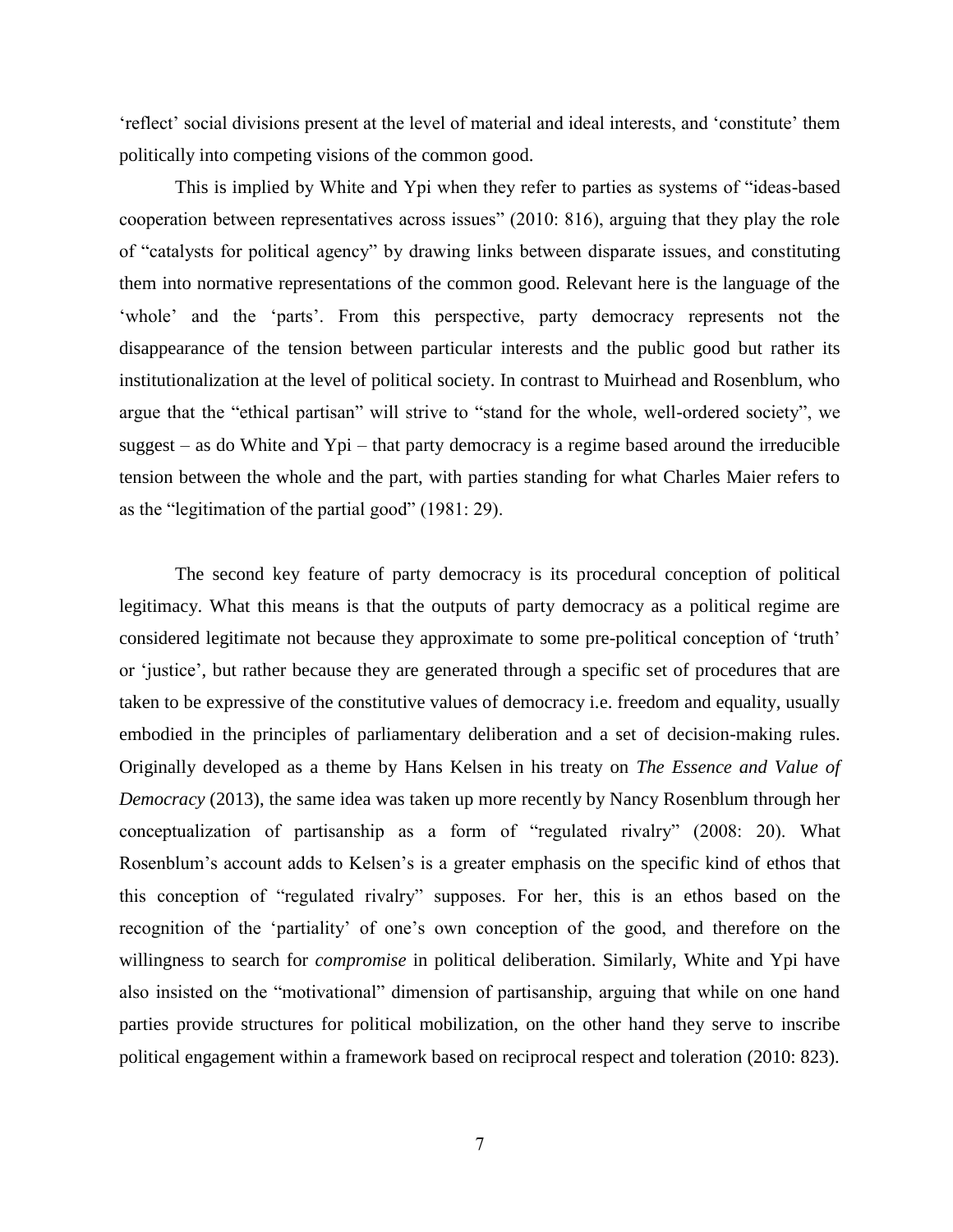As was observed in particular by Richard Hofstadter in his historical account of the formation of the US party system (1969), all of the above implies that the concept of party democracy is inextricably tied to the idea of a "legitimate opposition", which is foreign to most other kinds of political regimes. Together with the concept of political mediation, this idea of proceduralism as involving recognition of the legitimacy of opposition will provide the basis for the ensuing analysis of populism and technocracy and their overlapping critique of the notion of party democracy.

# II/ FROM PARTISANSHIP TO HEGEMONY: ERNESTO LACLAU"S THEORY OF POPULISM

Ernesto Laclau"s theory of populism is given the most comprehensive treatment in his highly influential book *On Populist Reason* (2005). Much of the success of this text is due to the fact that Laclau is one of the few authors within the field of contemporary political theory (and science) who does not start from the assumption that populism must necessarily be seen as the symptom of a 'pathology' of existing democratic regimes. On the contrary, he attempts to show that the logic of populism is already engrained in the structural grammar of politics itself. For this reason, his ideas have often been referred to, and sometimes even been appropriated explicitly by, several 'really existing' populist movements both in Europe and elsewhere.<sup>5</sup>

For our purposes, we find from a close reading of Laclau"s work that his normative defense of populism rests on a strong critique of both the idea of political mediation and a proceduralist conception of political legitimacy. What is noteworthy about Laclau, however, is that this critique is itself presented as a critique of technocracy and depoliticization. Laclau"s elaboration of the alternative to populism and his critique of it is in fact so all-encompassing that it includes within it all those features we identify with the notion of party democracy.

The core of Laclau"s theory of populism is the idea that it can be understood as a specific way of structuring the field of the political which displays three key characteristics. Firstly, the aggregation of a set of heterogeneous social grievances or "demands" through the establishment of a series of "equivalential links" between them. Secondly, the opposition of this

<sup>5</sup> On this point, see for instance Melenchon 2014 and Iglesias and Rivero 2014.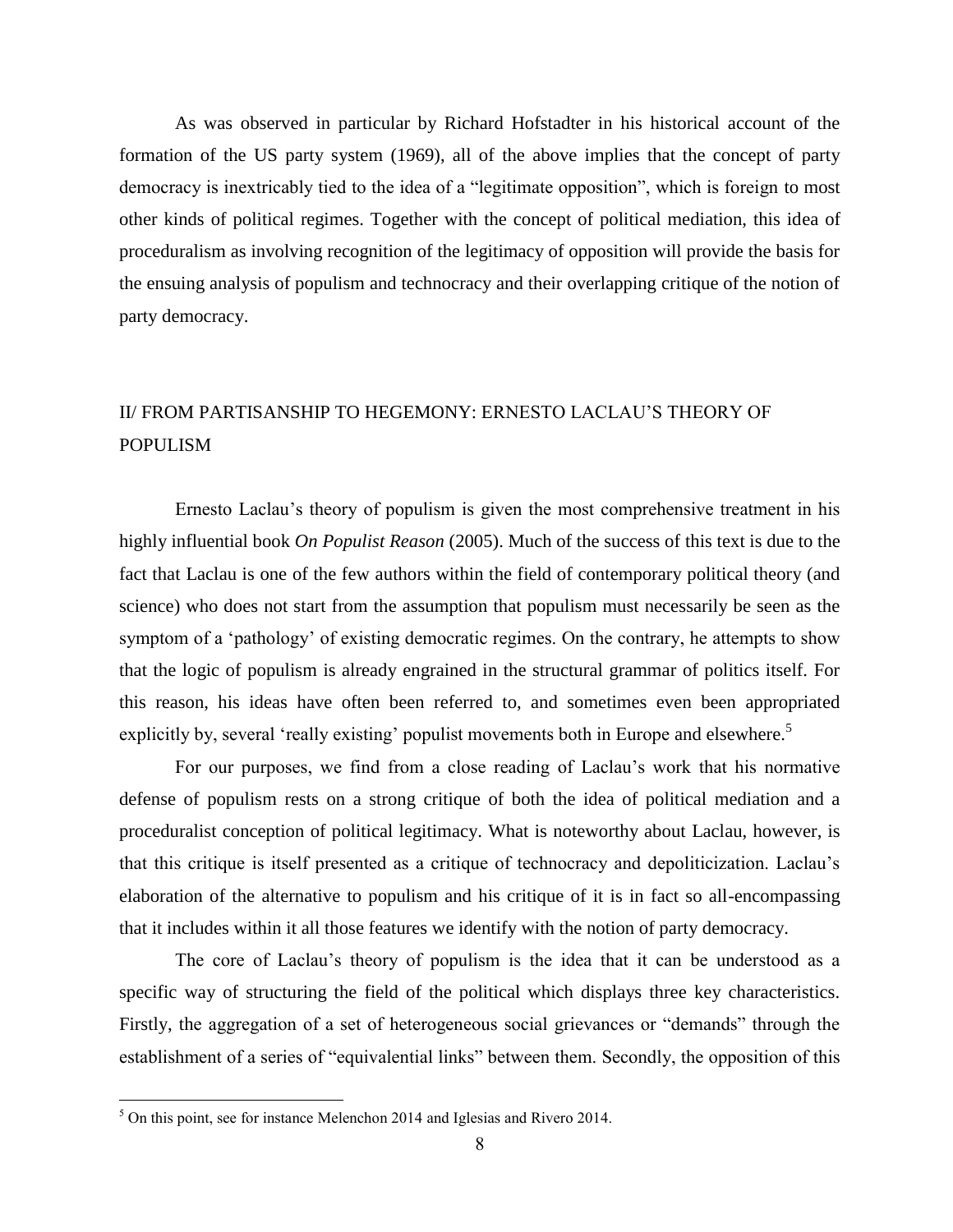aggregated set of demands to an "antagonistic pole" represented as the main reason for their lack of fulfillment. Thirdly, the crystallization of this antagonism by means of a "hegemonic logic" whereby one particular demand, or set of demands, is made to 'stand in' for the social whole. The overall result of these three operations is a structuring of the field of the political in terms of an overarching opposition between a hegemonic representation of the *whole* – for which the generic name is usually the 'people' – and an antagonistic *other*, usually represented as an oppressive and parasitic "elite" (Laclau 2005: 117-120).

Laclau contrasts this way of structuring the political self-understanding of society with what he calls the "logic of difference". This consists in treating all individual social interests as separate "demands" addressed to the power that is taken to hold society together. The result is a conception of society as a "system for the solution of individual problems" which for Laclau can only be held together by a unified logic for dealing with them. Thus, for instance, he mentions the idea of "a society integrated entirely through the mechanisms of the welfare state" as "one in which only the differential logic would be accepted as a legitimate way of constructing the social" (2005: 78). He later adds that "the same can be said about "neoliberalism", since it also presents itself as a panacea for a fissureless society – with the difference that in this case the trick is performed by the market, not by the state" (2005: 79).

Although Laclau presents these two alternative modes of structuring the social space – i.e. the "populist" division of society into a hegemonic representation of the people and its other, and the "differential" integration of society with reference to a unifying logic for dealing with demands – as an *analytical* categorization, it is clear that he is not normatively indifferent between them. The basic reason is that Laclau shares with Carl Schmitt the assumption that there is something inherently valuable in the structuring the political space in terms of a dichotomous distinction between "friends" and "enemies" (Schmitt 1921). Thus, when Laclau asserts that the "differential" integration of society in terms of a unifying logic such as that of the market or the welfare state amounts to a form of "depoliticization", this is clearly meant to function as a critique. Conversely, the claim that the logic of populism is structurally engrained in the very grammar of politics is meant to alert us to a very important function that populism is capable of carrying out. Much of Laclau"s intellectual project, pursued jointly with Chantal Mouffe, has in fact consisted in arguing that the political Left should take up this insight and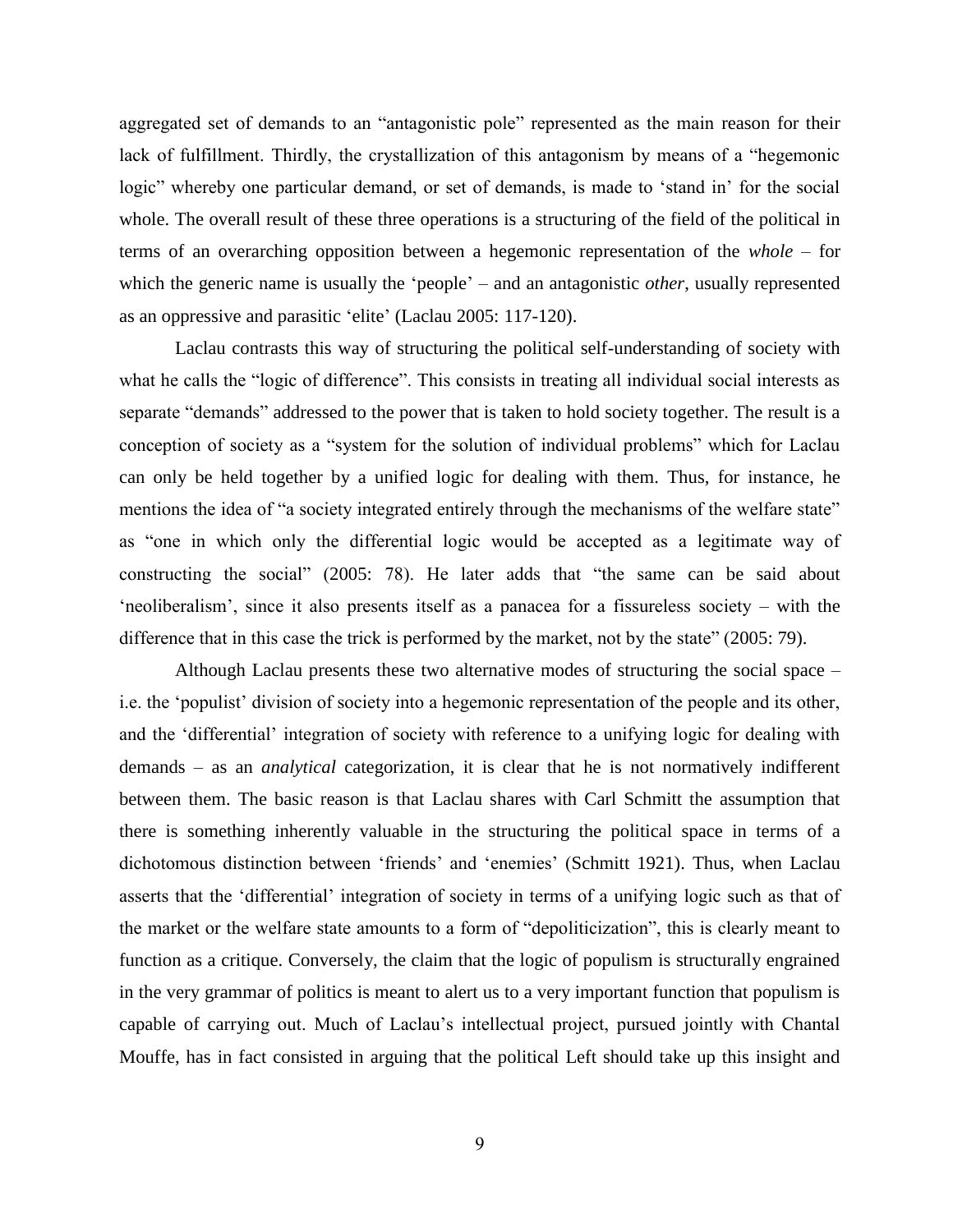strategically deploy the concept of "hegemony" as a way of counter-acting the depoliticizing tendencies of the welfare state and of the market (Laclau and Mouffe, 1985).

Taking Laclau"s argument as a whole, we can therefore see it as a normative vindication of populism, based on the claim that populism is a way of preserving a sense of "political antagonism" in the face of the multiple tendencies towards "depoliticization" that Laclau takes to be implicit in the "differential" logics of the market and the welfare state. We thus find in Laclau a version of the idea, outlined in the introduction above, that the contemporary political spectrum is founded upon an opposition between a hyper-politicized form of "populism" and a depoliticized form of "technocracy", where what is at stake is the preservation of the possibility of politics itself.<sup>6</sup> The normative force of Laclau's theory of populism thus rests upon this dichotomous presentation of the political field, where populism is the only alternative to a depoliticized and technocratic realm. What counts as belonging to this realm is, however, extremely expansive and contains within it those two elements we identify as central to party democracy: political mediation and a procedural conception of political legitimacy.

With regards the first, Laclau very firmly rejects the concept of 'mediation' as a way of making sense of how political identities can be created out of a plurality of heterogeneous social demands. For him, the concept of mediation is inextricably tied to a "totalizing Hegelian metaphysics" according to which all forms of social conflict or division can be "rationally sublated" into a higher unity which at the same time overcomes them and preserves them (Laclau 2005: 93). As should already be clear from the outline provided above, however, the concept of mediation we have been referring to need not necessarily be tied to such a metaphysics. It is rather merely a way of indicating that as well as "reflecting" underlying social cleavages, political parties also contribute in "shaping" them, by molding a plurality of disparate social interests into a unified, although particular, conception of the common good.

 $6$  This is in fact the way in which Laclau appeared to understand his own argument. In a comment on his own theory published a few years after *On Populist Reason*, he explained that "political practices" operate "at diverse points of a continuum whose two *reductio ad absurdum* extremes would be a institutionalist discourse, dominated by a pure logic of difference, and a populist one, in which the logic of equivalence operates unchallenged". These two extremes, he felt, are "actually unreachable": "pure difference would mean a society so dominated by administration and by the individualization of social demands that no struggle around internal frontiers – i.e. no politics – would be possible; and pure equivalence would involve such a dissolution of social links that the very notion of "social demand" would lose any meaning." (Laclau 2008: 45).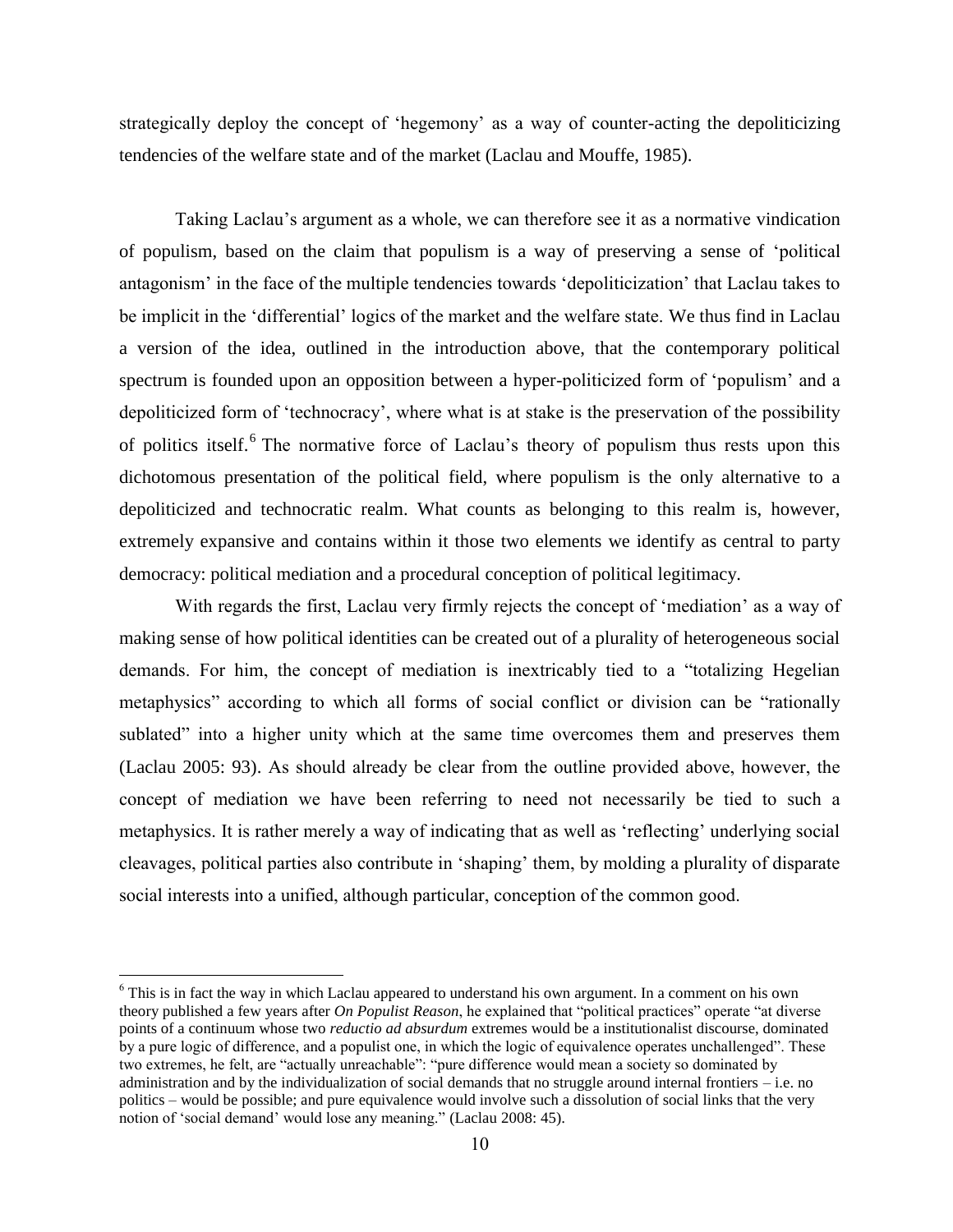What Laclau cannot take into account, owing to his rejection of the category of "mediation", is the process whereby individual interests and demands can also be *transformed* by the logic through which they are integrated with one another – that is, in other words, what White and Ypi refer to as the 'normative' dimension of the process of construction of collective identities (White and Ypi 2010: 816). This is reflected in the fact that, for Laclau, the collective identity of the 'people' is created by establishing a series of "equivalential links" between individual social demands. By implication, what binds them together is ultimately only their common opposition to what he calls an "antagonistic pole" (i.e. the idea of an "elite", or some kind of constitutive 'other').

This is the reason why Laclau is ultimately forced to recognize that even though populists aim at abolishing the specific social "elite" against which they define themselves, in reality they cannot do without it because in absence of such an "antagonistic pole" the populist conception of the people would immediately dissolve into its constituent parts. Having rejected the idea of mediation, populism thus functions essentially as a way of lumping together a series of unreconstructed social antagonisms. The idea of party democracy we have developed above, on the other hand, is predicated on the idea that political identities can be constructed "immanently" out of concrete social interests. This implies that they can subsist independently of each other, while at the same time recognizing their ineradicable partiality.

A second key element of tension between Laclau"s theory of populism and the specific conception of party democracy we outlined above lies in the role played within the framework of the former by the concept of "hegemony". As we already pointed out, this is defined by Laclau as a process through which a particular social demand, or set of demands, succeeds in "standing in" for a representation of the whole. This has the effect of portraying the political process as a zero-sum struggle between competing conceptions of the "whole". Within this framework, the concept of political deliberation in search for compromises with one"s opponents" positions makes little sense. Hegemony, in short, is an all-or-nothing affair. In contrast, a key feature of the specific conception of party democracy we sought to outline above is that, while seeking to both articulate and defend a specific conception of the common good, the parties within it remain conscious of their partiality, and therefore open to the possibility of deliberating with their opponents and potentially also of integrating certain elements of their program into their own.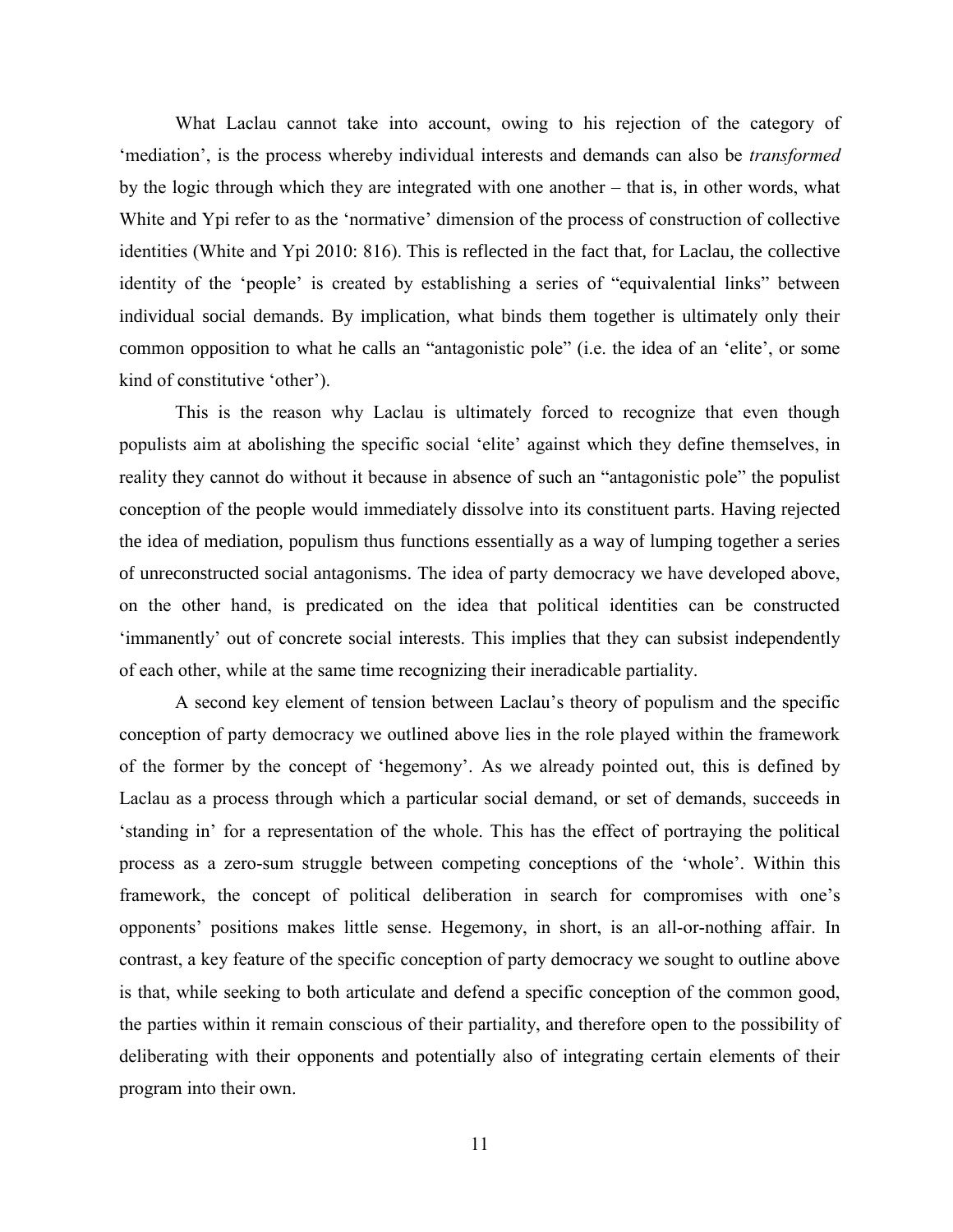This has consequences for the way in which political opposition is understood. In a context in which the key axis of political division is between a hegemonic conception of the 'whole' and an antagonistic 'part', the political struggle is bound to be tainted by a moral dimension where the latter ends up being represented as either morally evil or normatively illegitimate *a priori* (Cf. Muller 2013). Thus, paradoxically, even though Laclau's theory of populism was initially conceived as a way of preserving a sense of the significance of political antagonism, its ultimate consequence is to undermine the legitimacy of political opposition as such, because in the face of a hegemonic representation of the "people" any form of political opposition or resistance is bound to be perceived as illegitimate.

A third element of tension between Laclau"s theory of populism and the notion of party democracy concerns the relative degree of importance given to "formal procedures", and in particular majority rule and individual rights. If there is no room for the mediation of social divisions, then a procedural account of political legitimacy becomes very difficult too. This is because such a procedural account rests upon the idea that political conflicts are stripped of any moral weight. "Good" political outcomes cannot be known in advance but are rather subject to a contingent process of constant renegotiation with the parties involved. It is from this conception of legitimacy that the idea of a legitimate political opposition, discussed above, emerges. For political parties in party democracy, ttheir degree of legitimacy is not independent of the procedures themselves and it is ultimately dependent upon their ability to win votes.

In contrast to this, Laclau's own account of political opposition challenge the idea of there being any legitimacy in procedures themselves. Throughout Laclau"s treatise on populism, the notions of "majority rule" and "individual rights" are almost never mentioned – except as a potential vector for the crystallization of a hegemonic identity, which for him is what happened on the occasion of the collapse of the Soviet regimes in Russia and Eastern Europe (when these ostensibly purely "formal" concepts became the rallying points for the construction of a counterhegemonic protest movement against the existing regimes) (2005: 171).

What Laclau devotes much more space to is what he calls the "affective dimension" of the hegemonic logic whereby a specific part within the social system succeeds in "standing in" for the whole  $(2005: 101)$ .<sup>7</sup> This is reminiscent of an idea we find in the work of Carl Schmitt,

 $<sup>7</sup>$  An entire section of his book is in fact dedicated to an analysis of the Lacanian theory of desire formation,</sup> through which Laclau argues that all desire is ultimately desire for a return to the original state of "fullness" experienced in the mother"s womb. On this basis, he contends that the performative "success" of any hegemonic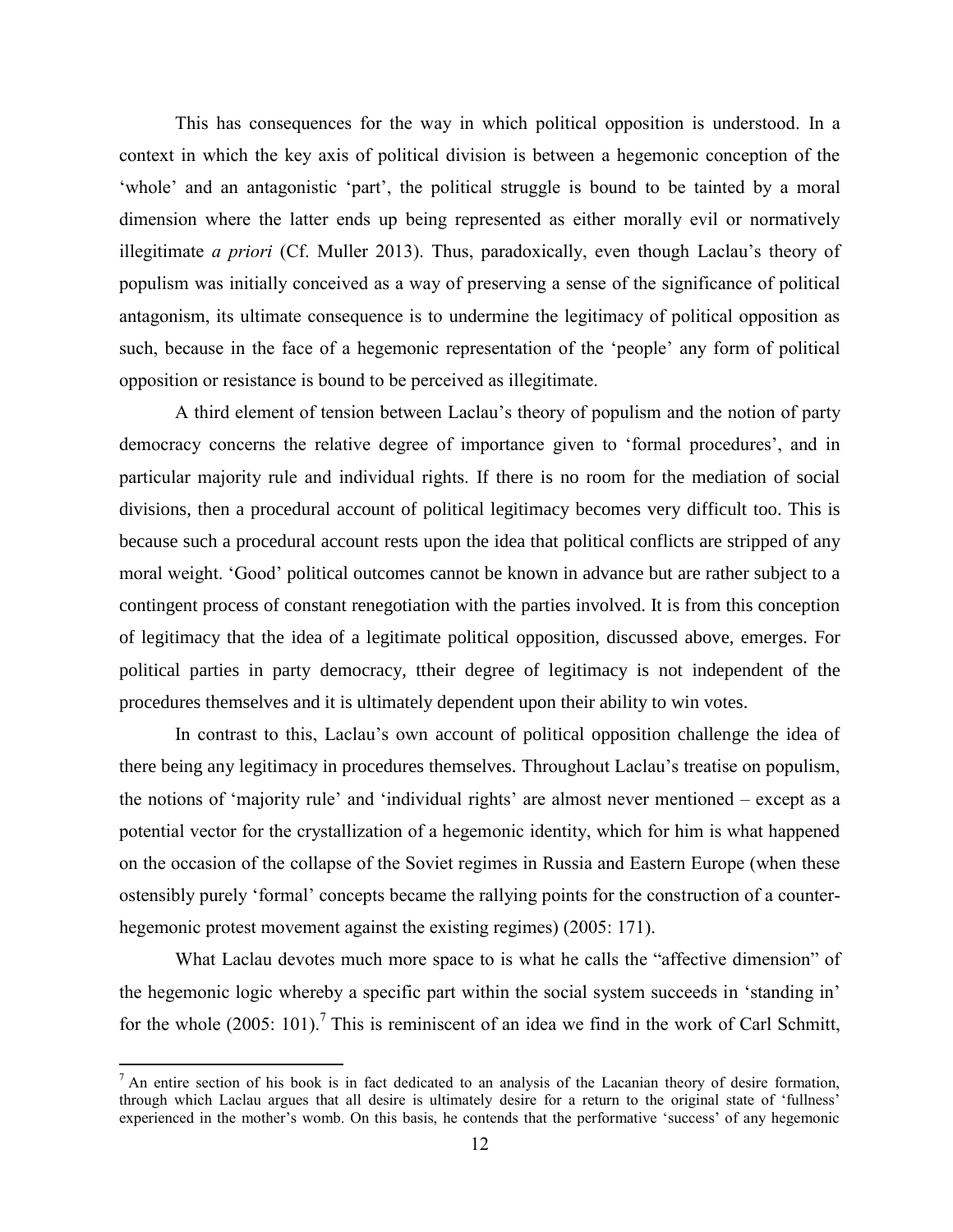according to which the leader's capacity to 'embody' the unity of the people need not be validated through formal procedures, but can rather be "made palpable" through a process of "collective acclamation" (Schmitt 1923). Indeed, Schmitt goes as far as to suggest that the formal procedures of voting and majority rule are strictly speaking incompatible with the idea of popular sovereignty, because they have the effect of dissolving the people"s unity at the very moment in which it is supposed to manifest itself (2005: 16).

Although Laclau does not explicitly endorse this rejection of majority rule, there appears to be nothing within the framework of his conception of populism which would in principle prevent it. Like Schmitt"s idea of popular sovereignty, Laclau"s conception of populism is predicated on a "hegemonic" conception of political representation as "embodiment". Laclau"s work on populism should therefore be understood as a struggle between two rival conceptions of political life. However, this struggle is not between populism versus technocracy, as he implies, but rather between his notion of populist politics and a very broad alternative that is characterized by mediated political divisions and by conceptions of legitimacy that are "merely" procedural. In short, Laclau"s defense of populism rests upon this posited conflict between populism and an alternative political space which can most accurately be described as party democracy.

## III/ TECHNOCRACY AGAINST PARTIES: PIERRE ROSANVALLON"S *DEMOCRATIC LEGITIMACY*

After having shown that Laclau"s theory of populism is predicated on an implicit critique of party democracy, we now move on to argue something similar with respect to the notion of technocracy. For this purpose, we take Pierre Rosanvallon"s book on *Democratic Legitimacy*, as our exemplary text (Rosanvallon 2011).

This choice may seem surprising given that this text is presented as a case for "enriching" the way in which the notion of democratic legitimacy is ordinarily understood, by complementing it with additional conceptual tools intended to ensure that political outcomes

claim to represent the social whole depends on its capacity to reactivate this original desire for "fullness", while at the same time diverting it onto itself. For, as he puts it: "the desire to constitute a "people" … arises only when that original sense of fullness is experienced as lost, and partial objects within society (aims, figures, symbols) are so invested that they become the name of its absence" (Laclau 2005: 110-116).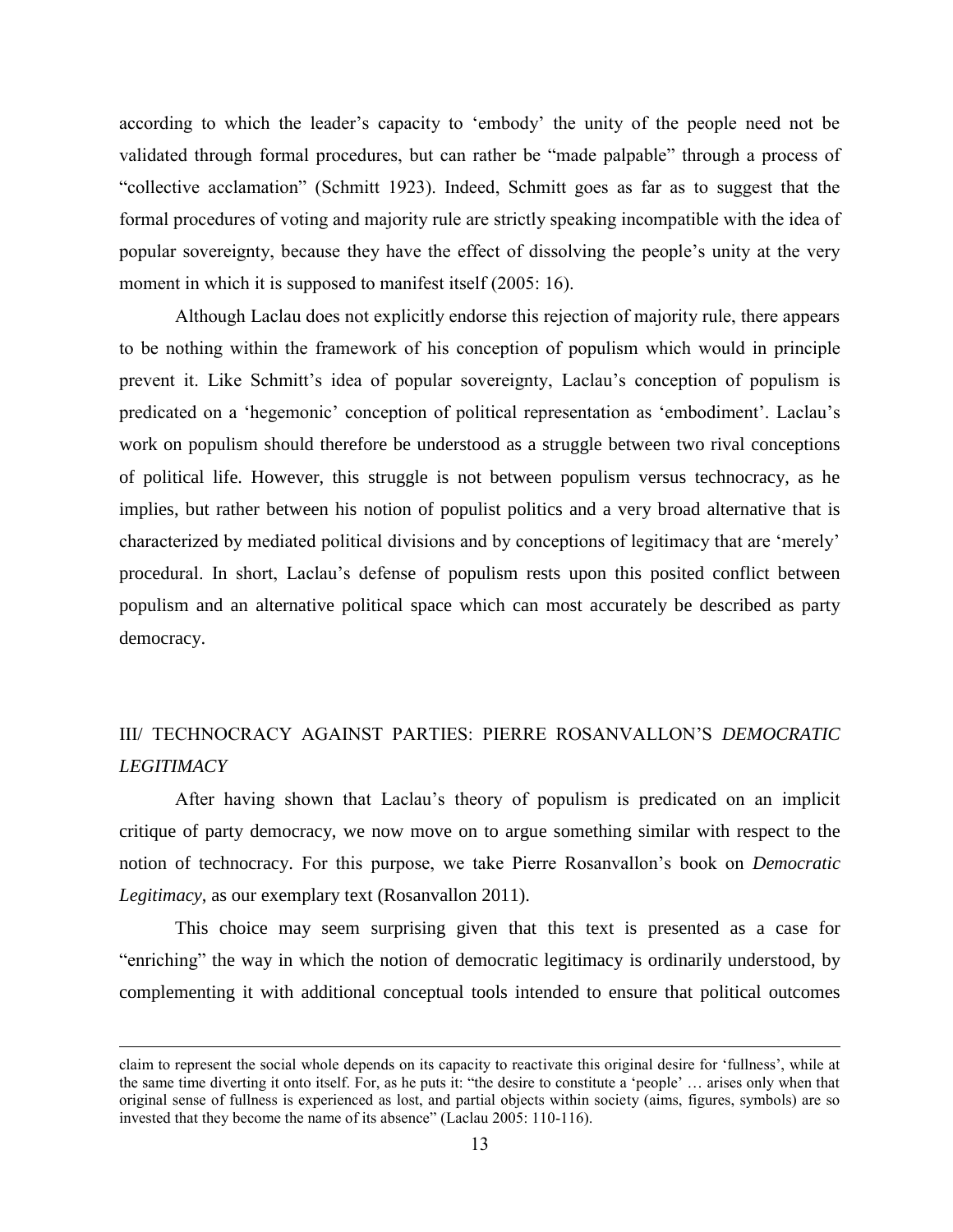correspond to the common good. Indeed, the starting point of Rosanvallon"s reasoning is the assumption that democratic legitimacy is based on the notion of "popular sovereignty" (2011: 5- 9). However, what Rosanvallon also takes for granted is that the "people" is an abstract entity, which never materializes concretely.<sup>8</sup> From this he deduces that democratic regimes must rely on a plurality of different ways of representing it, combined in such a way that the interplay between them produces a more adequate representation of the common good than if only one such mechanism were employed (Rosanvallon 2011: 9-11).

The reason we maintain this can be read as an argument for technocracy is that amongst the various kinds of representative mechanisms that Rosanvallon discusses as means for obtaining a more adequate representation of the common good, there are at least two that he explicitly links to the notion of technocracy. The first is what Rosanvallon refers to as the "legitimacy of identification with generality", which corresponds to the idea of an independent bureaucracy as a separate pillar of democratic legitimacy, aside from electoral representation (2011: 33-39). Rosanvallon writes, for instance, that: "The neologism technocracy was coined [during the period of creation of independent bureaucracies] to denote a system of government in which experts organize and control the nation"s resources for the good of all" (2011: 48).

The second "technocratic" element of Rosanvallon"s overall conception of democratic legitimacy is what he refers to as the "legitimacy of impartiality", linking it in particular to the recent proliferation of independent and non-elected regulatory bodies such as "independent central banks", "expert commissions" and "non-partisan authorities" (2011: 87-92). In the chapter devoted to the discussion of "independent authorities", for instance, Rosanvallon concedes that for many of their early critics, these agencies "with their certainty of representing the public good against special interests, stood as symbols of technocratic and bureaucratic arrogance" (2011: 83).

To the extent that Rosanvallon"s case for "enriching" the means of democratic representation involves defending the normative legitimacy of such institutions, we can say that he understands democracy not just as a form of government *by* the people, but also as government *for* the people. What is especially noteworthy about Rosanvallon"s way of making this case is that he does not present it as an argument *against* the democratic idea of popular sovereignty but rather as a way of fulfilling it more effectively. The key difference with

<sup>&</sup>lt;sup>8</sup> For a more detailed exposition of this point, see Rosanvallon 1998.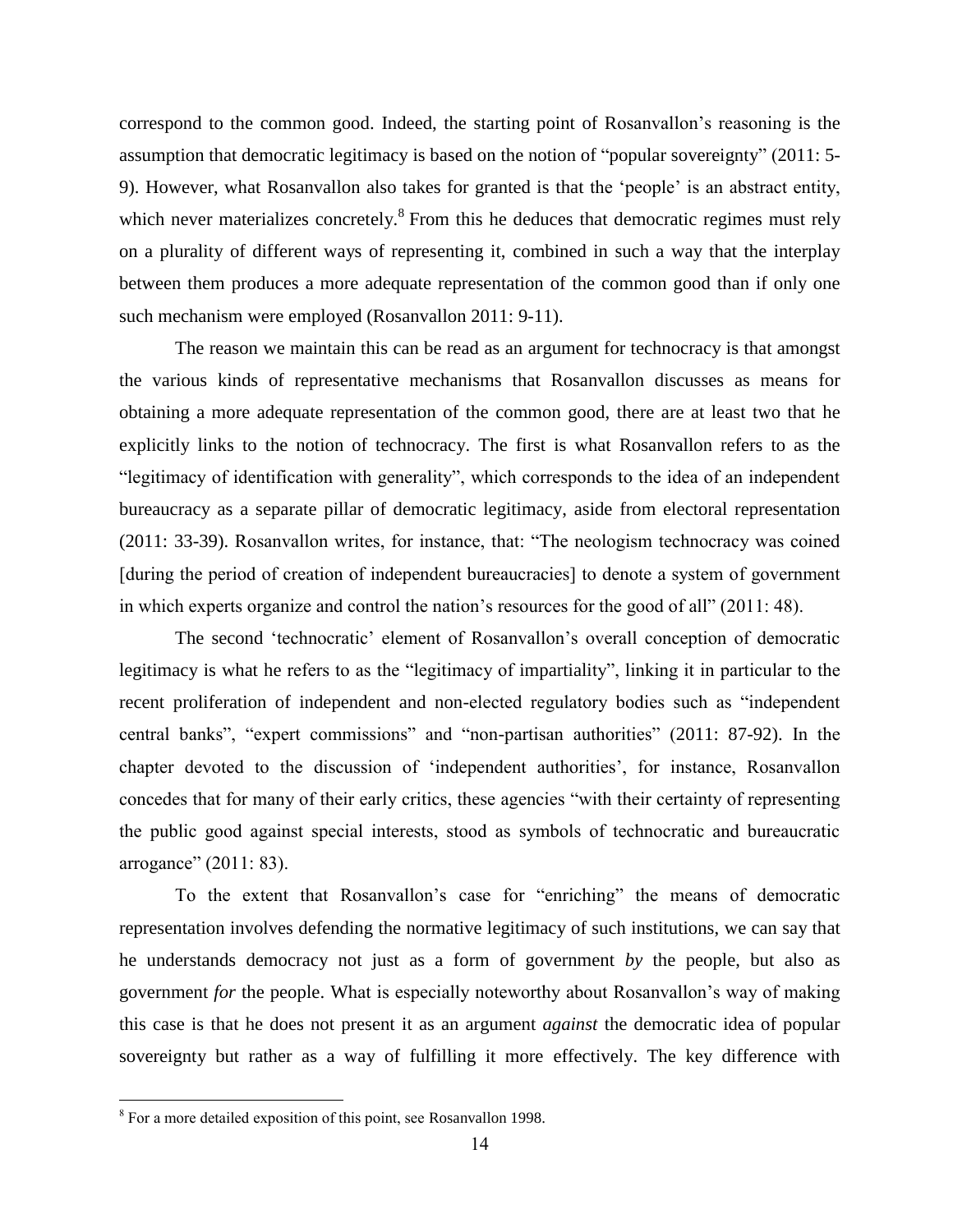ordinary theories of popular sovereignty, however, is that Rosanvallon does not understand the functional differentiation between different instances of popular representation as a "hierarchical" distinction, which preserves the sense of a supremacy of the elected assembly, but rather as a "horizontal" division of powers which are assumed to compete with each other by advancing different claims towards the representation of the same social whole. In this way, non-elected and "technocratic" bodies such as independent bureaucracies and expert authorities effectively end up *sharing* sovereign power with elected representatives (2011: 10). It is worth noting that this very same argument is made by Giandomenico Majone in his account of the European Union, a 'technocratic' body par excellence.<sup>9</sup>

Another aspect of Rosanvallon"s argument that is also very relevant to the argument of this paper is that, especially in his writings prior to the treatise on *Democratic Legitimacy*, Rosanvallon was keen to present the "complexity" that characterizes his conception of popular sovereignty in antithesis to – and indeed even an antidote against – the "simplification" that for him lies at the core of populism, itself assumed to consist in the idea that a unified and monolithic "people" can be adequately represented by a single instance of political representation, whether that be a single individual, an elected assembly, or even a collective logic such as that of public demonstrations (Rosanvallon 2010). This suggests that, within the logic of Rosanvallon's thought, it is possible to find the same structuring opposition between "technocracy" and "populism" which we also found to be at the heart of Laclau"s thought – although the normative valence the two authors attach to these terms is reversed.

A closer reading of Rosanvallon"s text on *Democratic Legitimacy* reveals that the main target of its critique is in reality not just populism, but a broader conception of democracy that

<sup>&</sup>lt;sup>9</sup> In the context of Rousseau's original theorization of the notion of popular sovereignty, for instance, the "executive" (i.e. what he calls the "government") is a "delegated" power, which accordingly remains subordinate to that of the popular assembly (Rousseau 1997). Within the framework of Rosanvallon"s theory of democratic legitimacy, on the other hand, popular sovereignty is effectively relocated at the level of the interplay between several competing instances of popular representation. This explains why, towards the end of his treatise on *Counter-Democracy* Rosanvallon had already suggested that democratic theory should recover the classical republican ideal of a "mixed constitution": "The idea of a mixed constitution – he write – arose in the Middle Ages in the course of the search for a regime that would combine the best features of aristocracy, democracy, and monarchy to create a polity as generous as it was rational. This idea is worth revisiting today, but with a somewhat different twist: democracy itself needs to be understood as a mixed regime, not as the result of a compromise between rival principles, such as liberty and equality, but rather as a composite of the three elements described above" (Rosanvallon 2008: 314). This attempt to revisie the older notion of the "mixed constitution" and "mixed government" is at the heart of Majone"s work on the European Union as a regulatory state. Majone distinguishes between the model of the separation of powers based on the principle of popular sovereignty and a "mixed government' model based upon the representation of interests. See Majone, 2005: 46-51.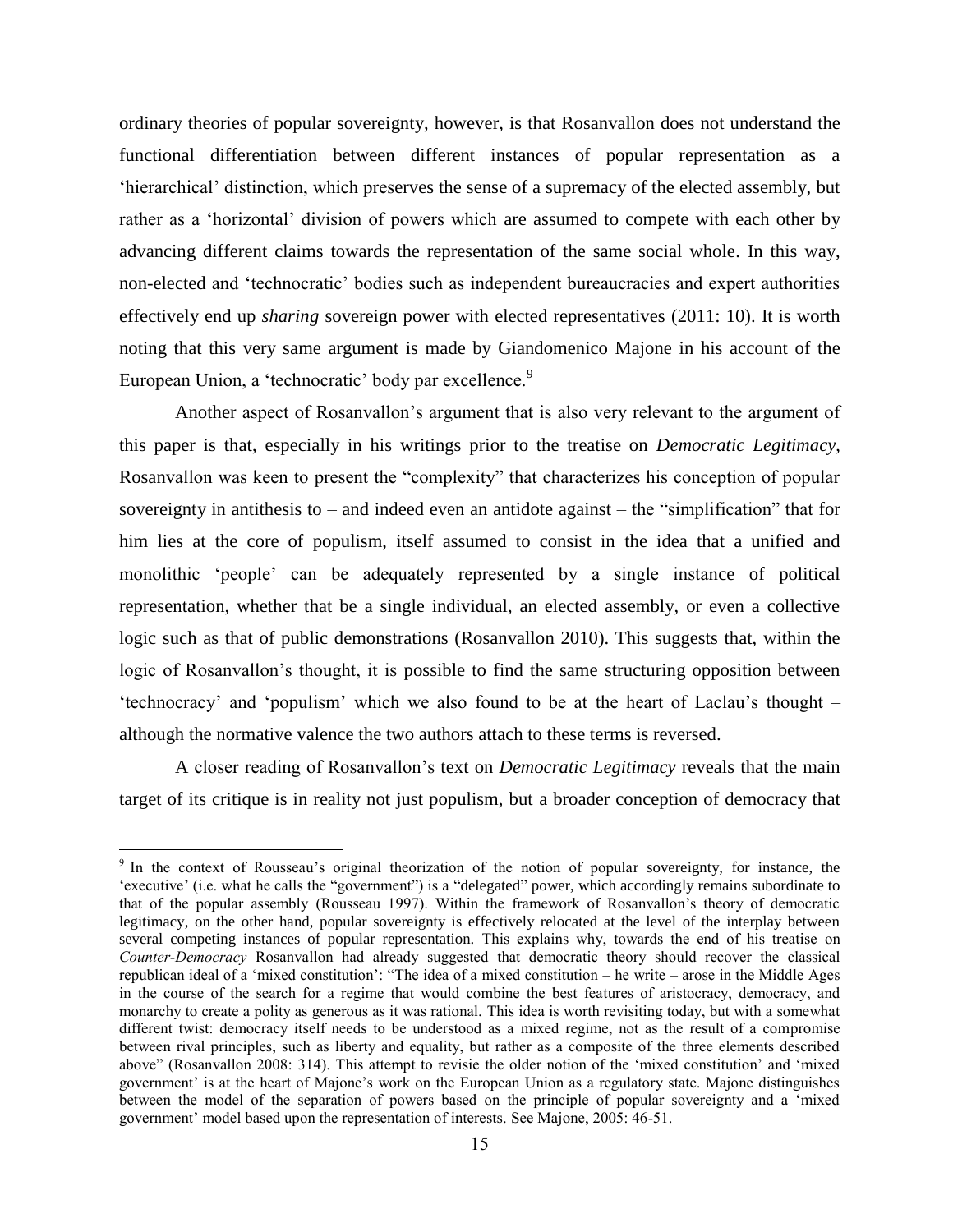overlaps in many significant ways with the notion of party democracy as we have defined it. In fact, it is surprising to note that, after having been at the center of many of his previous reflections, the term 'populism' is mentioned only twice – and in passing – in Rosanvallon's book on *Democratic Legitimacy*. Far greater attention is instead devoted to the problems of majoritarian democracy, what he calls the "legitimacy of establishment" and what he claims is the bedrock of the way in which democratic legitimacy is ordinarily understood (Rosanvallon 2011: 17). In order to uncover what lies at the heart of Rosanvallon"s case for technocracy it is therefore necessary to examine a little more closely how he understands this "legitimacy of establishment" and the reasons he finds it so problematic.

The key assumption at the core of what Rosanvallon calls the "legitimacy of establishment" is that "a majority vote establishes the legitimacy of government" (2011: 1). He finds this problematic because this idea relies on an "equivocal fiction": that the majority is somehow *equivalent* to the people as a whole. Referring to the reasoning employed by the Abbé de Sieyès to justify the principle of majority rule, Rosanvallon writes that: "If individuals are free and equal by nature, legitimate power can arise only from the unity of individual wills. But how are we to think of such unity? Sieyès resolved the problem by recourse to a fiction: the majority was said to be an *equivalent* of unanimity … The problem was that Sieyès failed to make it clear whether this was a necessary legal fiction (whose consequences for the relation between law and politics remained to be spelled out) or a substantive equivalence" (2011: 24).

Employing language drawn from Laclau but reversing its normative valence, we can say that, for Rosanvallon, the majority principle rests on a "hegemonic" logic, in that it arbitrarily assumes that a "part" can stand in for the "whole". In contrast to Laclau, Rosanvallon takes this to be a *weakness* of majority rule. Thus, later he writes that "modern democratic regimes … were fragile from the beginning", since "their establishment depended on a certain blindness as to their true nature" (2011: 31). This is also what underscores his further claim that the "legitimacy of establishment" needs to be "complemented" by other mechanisms for representing the people"s will, which notably include the "legitimacy of identification with generality" and the "legitimacy of impartiality".

As we observed with respect to Laclau, this conception of democracy as an essentially "hegemonic" project is itself predicated on a blindness to the two key features of party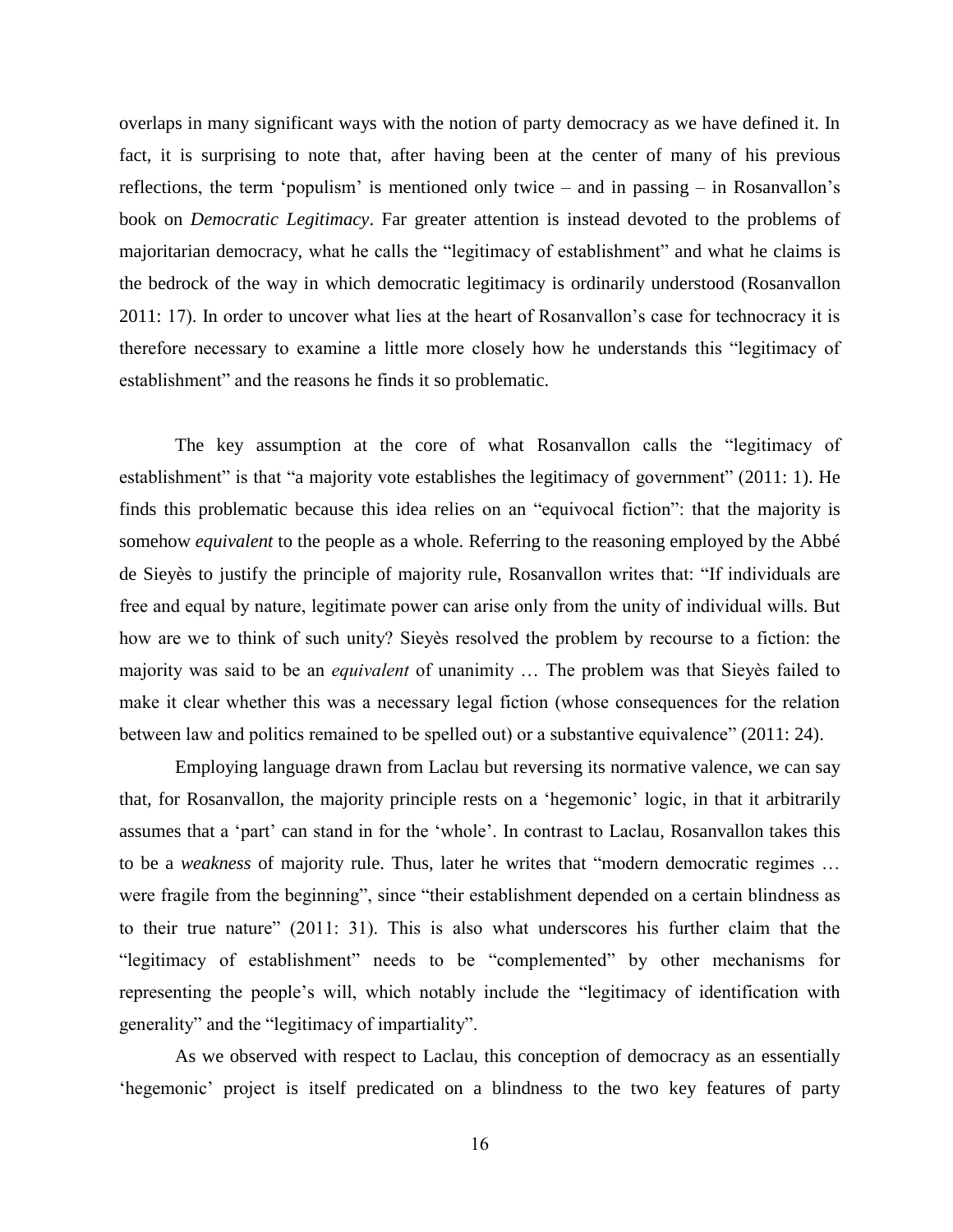democracy. First of all, like Laclau, Rosanvallon assumes that majority rule is based on a logic of "equivalence" (i.e. the idea that the majority is equivalent to the whole). This ignores – and indeed excludes – the key function of political *mediation* played by political parties with the framework of really existing democratic regimes. What Rosanvallon does not seem to take into account in his characterization of the "legitimacy of establishment" is that when individuals vote in representative elections they do not usually express their preferences over a specific issue but rather manifest their support for one amongst various competing political projects, of which political parties are usually the vectors.

From this perspective, majoritarian elections can be seen as part of a broader process through which an overarching conception of the "common good" is progressively extrapolated and defined out of the plurality of particular interests present within society (Kelsen 2013). Indeed, from the perspective of the specific conception of party democracy we sought to define above, this is a process that presupposes a prior process of political negotiation and articulation both *within* parties (to create collective – if partial – representations of the "common good") and *between* them, usually resulting in 'compromise solutions', whose aim is to satisfy as many of the particular interests present within society as possible. By reducing the "legitimacy of establishment" to the idea of an "equivalence" between majority rule and popular sovereignty, Rosanvallon arbitrarily brushes aside the whole dimension of political mediation carried out by political parties within the framework of party democracy.

This is reflected in the way in which political parties are portrayed in Rosanvallon"s book. Consistently, they appear as vectors for "special interests" and "particularistic concerns", thereby effectively eliding the conceptual difference between them and "interest groups" or "lobbies". In the context of his discussion of the factors that led to the formation of independent bureaucracies as ways of compensating for the inherent deficiencies of the "legitimacy of establishment", for instance, Rosanvallon writes that: "political parties were instruments not for representing the public interest, but for enabling private interests to capture the public space" (2011: 37). Later, he also adds that this is why "at the end of the nineteenth century political parties came under attack everywhere", specifying that "these attacks were not solely a response to the parties" dysfunctions. They were also a natural product of a certain system of social representations" (2011: 30).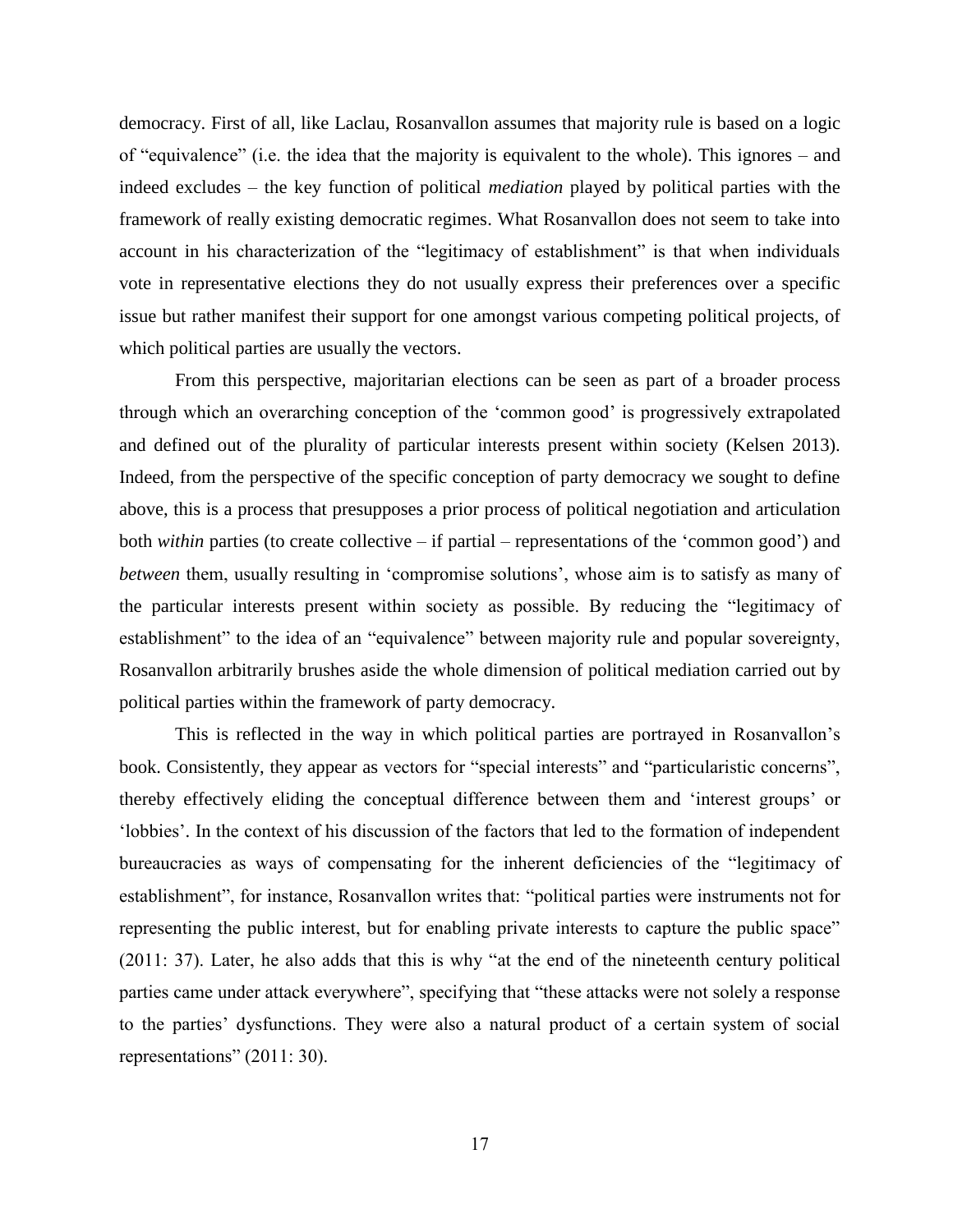The same overall conclusion also emerges if we consider the second key feature of party democracy i.e. the idea that political legitimacy is purely *procedural* in the sense that it emerges exclusively out of the way in which political decisions are taken and is not tied to any objective standard of political "truth". Due to the way in which Rosanvallon sets up his conception of democratic legitimacy – i.e. as a way of obtaining the most adequate possible representation of an elusive 'popular will' – he implicitly assumes that the basic criterion of political legitimacy is already given prior to and independently from the political process.

This is reflected in the fact that the fundamental critique he moves against the "legitimacy of establishment" is that it substitutes a "pragmatic selection procedure" (i.e. majoritarian elections) for a criterion of "substantive unanimity". At the very beginning of his chapter on this topic, Rosanvallon writes that: "Since democracy implies that each individual is the bearer of fundamental rights, the consent of all is the only incontestable guarantee of respect for each … But the underlying requirement of unanimity is broader than this formulation implies. There is also a more anthropological interpretation of unanimity, in which unanimity symbolizes the *organic wholeness of society* … Democratic regimes eventually adopted the principle of majority rule as a practical procedural necessity, since numerical unanimity was virtually impossible to achieve. Yet at the same time they remained under the sway of this older idea of substantive unanimity" (2011: 17, italics added).

This passage shows that Rosanvallon"s conception of democratic legitimacy remains inscribed within the framework of an essentially Rousseauian conception of popular sovereignty, according to which the "general will" is an 'objective' reality, constructed out of the particular wills of the individuals concerned, but nonetheless assumed to exist prior to and independently from the political process itself. Hence, for Rosanvallon, democratic procedures are merely means for 'discovering' and 'approximating' a standard of political legitimacy that is assumed to precede them. The consequence is that the link between popular sovereignty and the formal procedures of majority rule is taken to be merely *contingent* rather than constitutive of the idea of democracy itself.

This is reflected in the admiration Rosanvallon displays for other ways of manifesting the "general will", beyond popular elections based on the principle of majority rule. Later in the same chapter on the "legitimacy of establishment" he writes that: "Popular assemblies were originally merely a way of testing and reaffirming the cohesion of the group", citing as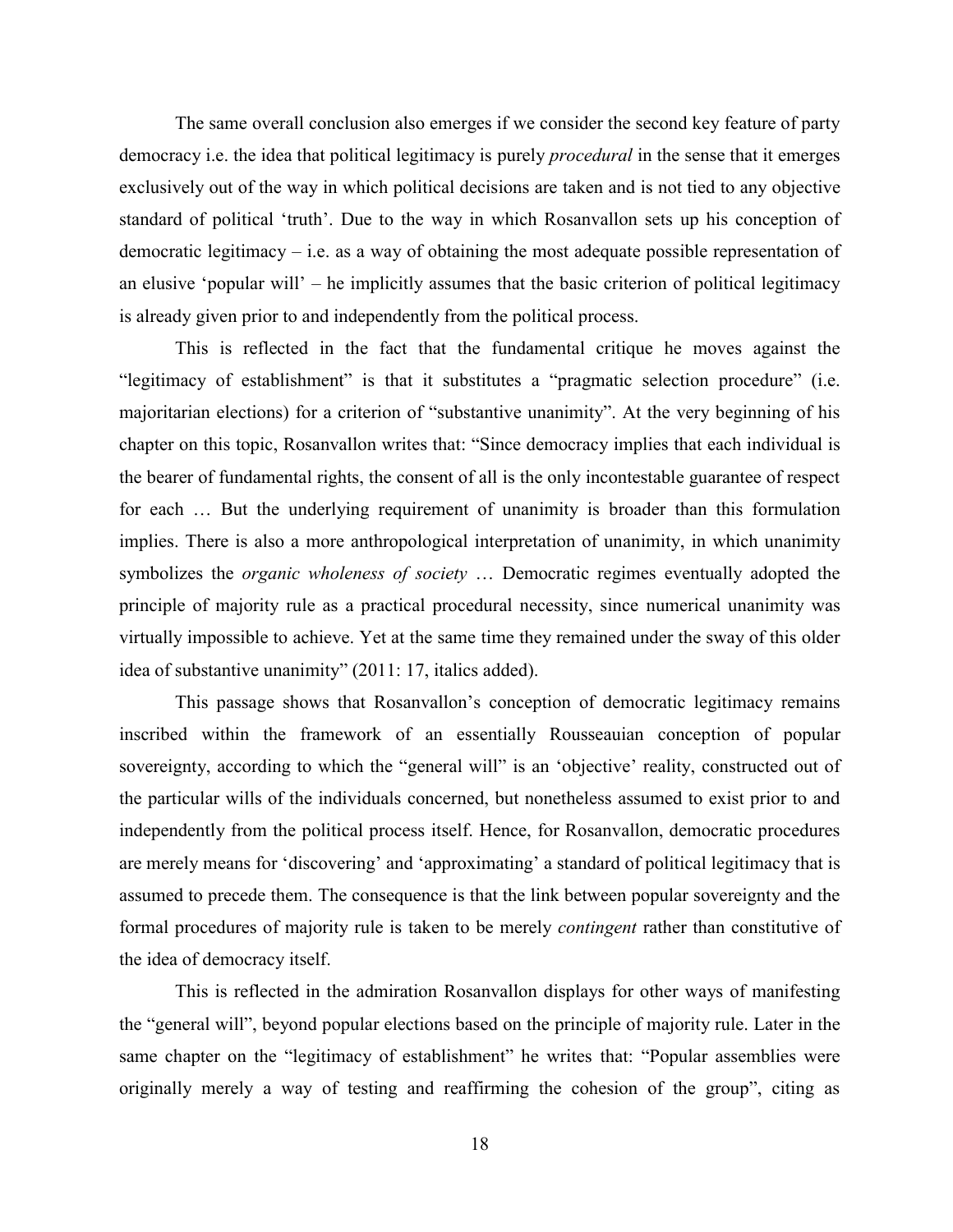examples the fact that: "in Rome, popular acclamation symbolized the consensus ideal" and that "similar rituals of unanimity existed elsewhere, in Germania and Gaul for instance" (*Ibid*: 18). Once again, this is reminiscent of Carl Schmitt"s idea that individual voting based on the principle of majority rule may actually be incompatible with popular sovereignty, because it effectively dissolves the unity of the "people" at the very moment in which it is supposed to be manifested. Rosanvallon, however, gives this reasoning a more "technocratic" twist, since he goes on to argue that the "legitimacy of identification with generality" and the "legitimacy of impartiality" provide more adequate ways of approximating "substantive unanimity".

In the final analysis, Rosanvallon"s apparent indifference and even disregard for the formal procedures of parliamentary democracy thus proves to be intimately connected with his essentially "epistemic" conception of politics, according to which political process is ultimately way of discovering and implementing an objective 'truth' that precedes it. Once we accept the assumption that there exists an "objective" and pre-political standard of political legitimacy, it seems difficult to resist the conclusion that some individuals are more competent than others in knowing what this standard requires, and should therefore be entrusted with the responsibility for ruling the others.<sup>10</sup> Conversely, if we start from the assumption that the popular will can only be constructed *through* the political process itself, then it seems more difficult to argue for an exclusion of the people concerned from the process of determining it.

### **CONCLUSION**

 $\overline{a}$ 

Our argument above has taken as its starting point the development of populist and technocratic forms of discourse within the political life of Western democracies. Whilst often

 $10$  Such a 'technocratic' twist to the idea of popular sovereignty was in fact prefigured by Rousseau himself. In the chapter of the *Social Contract* devoted to the equivocal figure of the "Lawgiver", he writes that: "By themselves, the people always will what is good, but they do not always discern it… They must accordingly be brought to see things as they are, and sometimes as they should be seen … Hence the necessity of a Lawgiver", which is later described as an individual of "superior intelligence, who could understand the passions of men without feeling any of them, who had no affinity with our true nature but knew it to the full, whose happiness was independent of ours, but who would nonetheless make his happiness our concern" (Rousseau 1968: 83-84). In the light of what has been stated above it is perhaps not entirely out of place to read this passage as containing many of the same ideas that Rosanvallon would later develop with respect to the idea of a "legitimacy of identification with generality" and especially a "legitimacy of impartiality". Moreover, this would appear to be confirmed by the section of his book that Rosanvallon devotes to a reconstruction of the idea of an independent bureaucracy in France, which links it to a specific appropriation of the Republican ideal of popular sovereignty encapsulated in the notion of a class of "jacobins of excellence" (Rosanvallon 2011 pp. 38-43).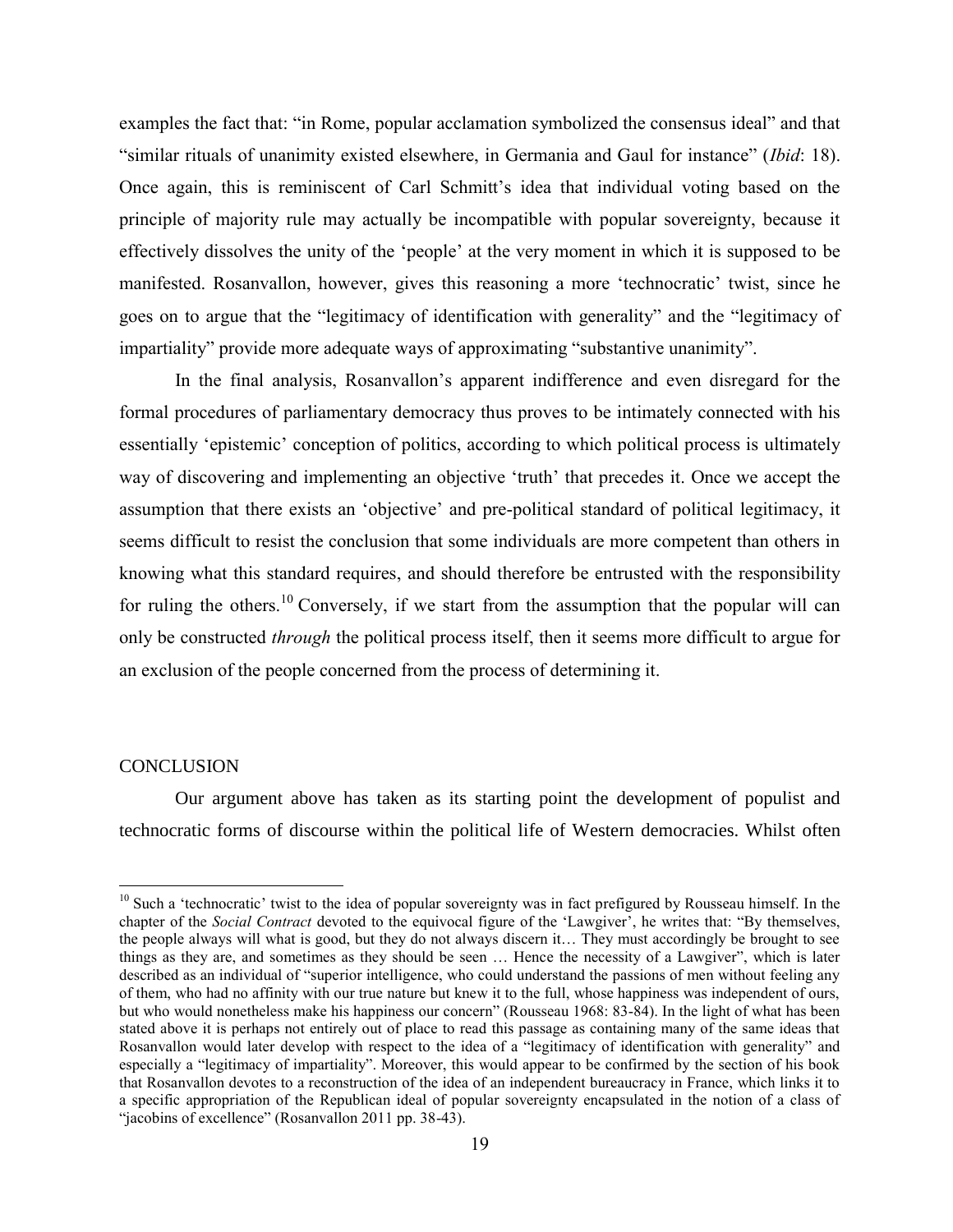associated with political developments in Western Europe, we have suggest that these forms of discourse are increasingly structuring the way we think about politics across the Western world. We noted that it is most common to suppose that populism and technocracy are related to one another, if at all, in the sense that one form of discourse is directly opposed to the other. The relationship is often framed as one of "backlash" or of a "reaction" of one against the other. Our suggestion has been that whilst points of contention and conflict obviously exist, there is also a strong element of *complementarity* between these two forms of discourse. More specifically, whilst 'populism' and 'technocracy' are often held to be used as negative labels that one throws as one's political opponents, we have found that what both forms of discourse are actually opposed to is not each other but the political regime of what we call party democracy. Before proceeding any further, we situated party democracy within the burgeoning literature in political theory on parties and partisanship. Taking our cue from the work of Muirhead, Rosenblum, White, Ypi and others, we defined party democracy in terms of two key features: the political mediation by parties of societal divisions; and a proceduralist conception of political legitimacy.

We substantiated this argument by critically analyzing two texts: Laclau"s *On Populist Reason* and Rosanvallon"s *Democratic Legitimacy*. Both texts were not strictly intended as texts that were representative of the way populism and technocracy are understood within political theory as a whole. Rather, they were taken as exemplary texts, meaning that they illustrated a particular logic or argument in an exceedingly clear and lucid way. In studying the two texts alongside one another, we found important parallels. Whilst Laclau defended populism against what he saw as the threat of increasingly depoliticized and technocratic forms of politics, the substance of what he was criticizing was not technocracy as such – which he conceded could never exist in a pure form anyway – but rather party democracy, and in particular its claim to providing political mediation and its arbitrary relationship to political truth. Similarly, Rosanvallon situated his defence of non-electoral forms of legitimacy as a response to the simplifying ways in which "the people" had been equated with the majority since the French Revolution. Such simplification was not for Rosanvallon a problem of populism but rather was a pure product of the regime of party democracy. Whilst adopting normatively opposition positions, both Laclau and Rosanvallon were thus found to converge in their shared critique of party democracy. Investigating in detail this shared critique, we also found that Laclau and Rosanvallon both took issue specifically with the claims about political mediation and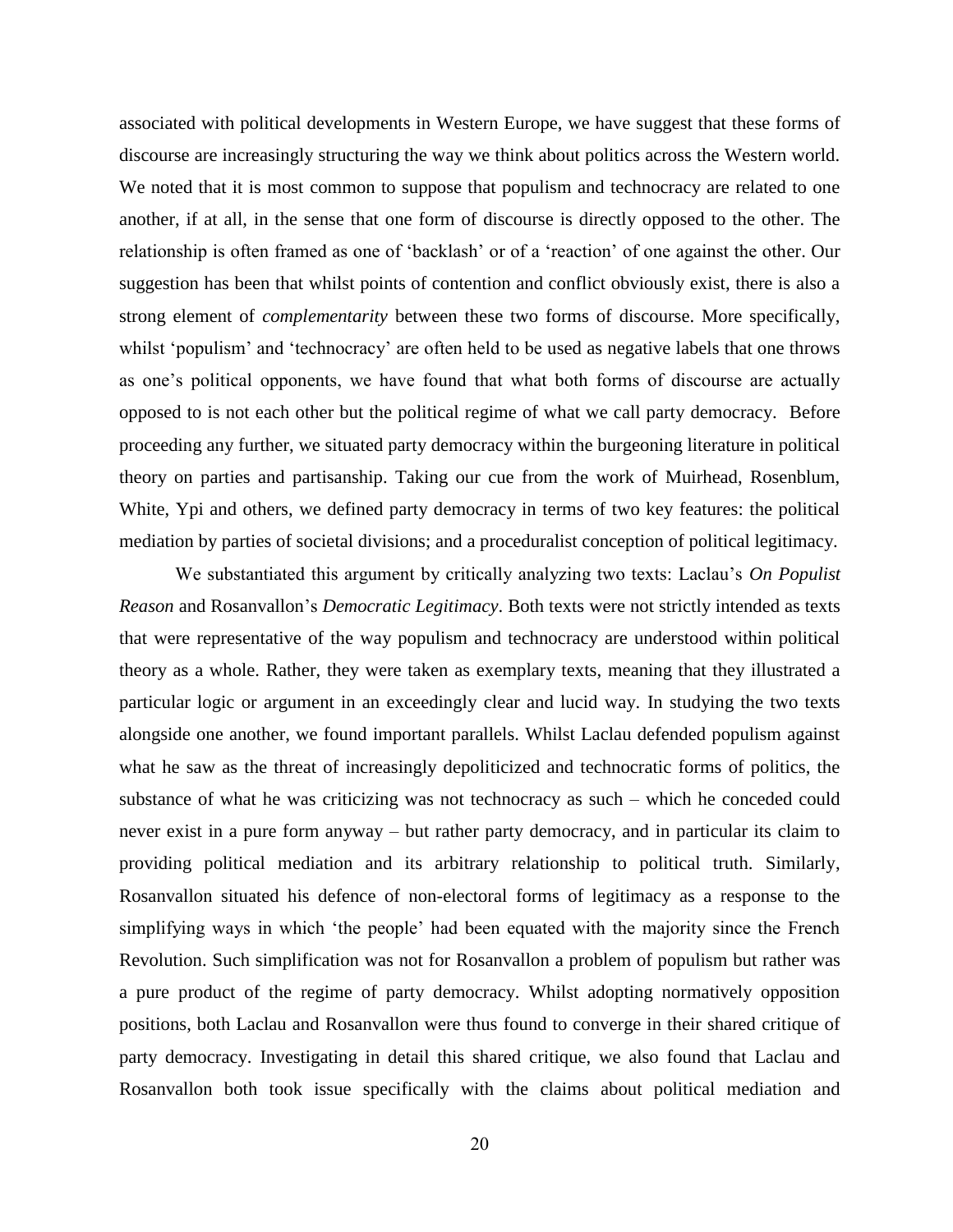procedural rules found in the regimes of party democracy. By putting these two texts together and analyzing them on the basis of their complementarity, it becomes clear the ways in which populist and technocratic forms of discourse can be considered as two sides of the same coin, the coin being the critique of party democracy. Rosanvallon, for instance, is explicit in formulating a defence of technocracy that aims to take the side of the people against their political leaders and elite. This suggests that in public discourse, arguments about technocracy should not be associated only with an elitist disdain for the public; it is also possible to identify a more 'populist' defence of technocracy that draws on the themes identified at a more abstract level by Rosanvallon.

Many implications flow from this argument, not least the one that our understanding of the relationship between populism and technocracy should be substantially revised. At the same time, our argument about the commonality between populism and technocracy has important implications for the way in which we think about party democracy. Most notably, it suggests that the idea of contemporary political life being restructured around a new cleavage between populism and technocracy actually masks a *deeper* dimension of political opposition – between party democracy and its critics – in terms of which both populism and technocracy find themselves *on the same side*. This implies that if we accept the idea that politics is increasingly structured in terms of this conflict between populism and technocracy, then we find that even the *very possibility* of articulating a defense of party democracy is excluded from the political spectrum. This, we believe, is something which should be both of practical concern and of interest to those scholars within the field of political theory who have been instrumental in drawing our attention back towards political parties and their role within democratic political life.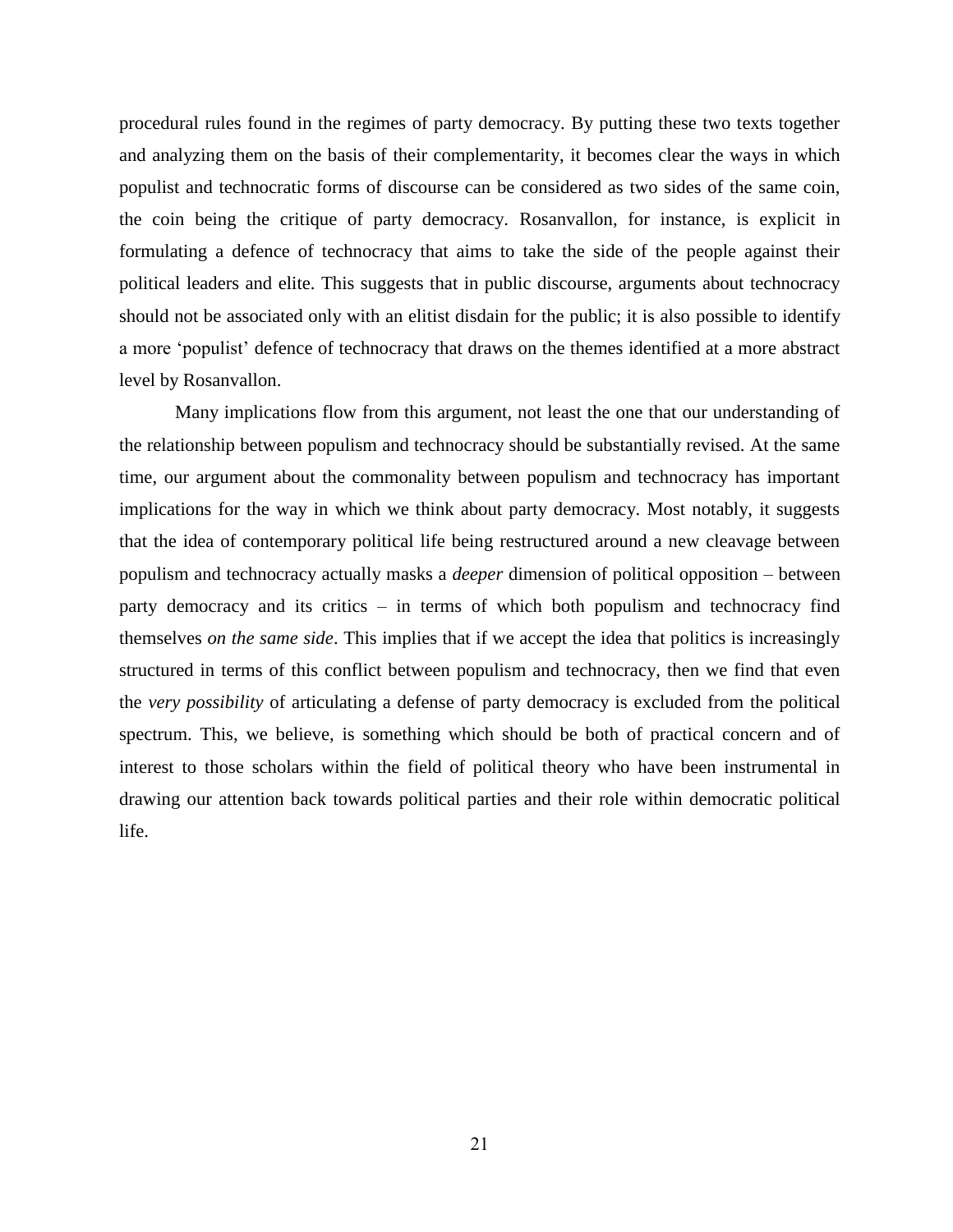### REFERENCES

Albertazzi, Daniele and McDonnell, Duncan (2008) *Twenty-First Century Populism: The Specter of Western European Democracy*, London: Palgrave.

Arditi, Benjamin. 2005. "Populism as an internal periphery of democratic politics" in Panizza, Francisco, *Populism and the Mirror of Democracy*, London: Verso.

Bader, Veit. 2014. "Crisis of political parties and representative democracies: rethinking parties in associational, experimentalist governance", in *Critical Review of International Social and Political Philosophy*, 17: 3.

Bonotti, Matteo. 2014. "Partisanship and Public Reason" in *Critical Review of International Social and Political Philosophy*, 17: 3.

Canovan, Margaret. 1981. *Populism*, New York: Harcourt Brace Jovanovich. --- 1999. "Trust the People! Populism and the Two Faces of Democracy", *Political Studies*  $47:1$ 

Duverger, Maurice. 1954. *Political Parties. Their Organization and Activity in the Modern State*, New York: Wiley.

Ferrara, Alessandro. 2008. *The Force of the Example: Explorations in the Paradigm of Judgmement*, New York: Columbia University Press.

Fischer, Frank. 2009. *Democracy and Expertise*. Oxford: Oxford University Press.

Freeland, Chrystia. 2010. "Forget left and Right. The real divide is technocrats versus populists", *Reuters*. Full text available at: [http://blogs.reuters.com/chrystia](http://blogs.reuters.com/chrystia-freeland/2010/11/05/forget-left-and-right-the-real-divide-is-technocrats-versus-populists/)[freeland/2010/11/05/forget-left-and-right-the-real-divide-is-technocrats-versus-populists/](http://blogs.reuters.com/chrystia-freeland/2010/11/05/forget-left-and-right-the-real-divide-is-technocrats-versus-populists/)

Fukuyama, Francis. 2014. *Political Order and Political Decay. From the Industrial Revolution to the Globalization of Democracy*. New York: Farrar, Straus and Giroux.

Gellner, Ernest and Ionescu, Ghita. 1969. *Populism: Its Meaning and National Characteristics*, New York: Macmillan.

Goodin, Robert. 2008. *Innovating Democracy*. Oxford: Oxford University Press.

Grillo, Beppe; Casaleggio, Gianroberto. 2011. *Siamo in Guerra. Per una nuova politica*. Milano: Chiarelettere.

Goulard, Sylvie and Monti, Mario. 2012. *De la Démocratie en Europe. Voir Plus Loin*, Paris: Flammarion.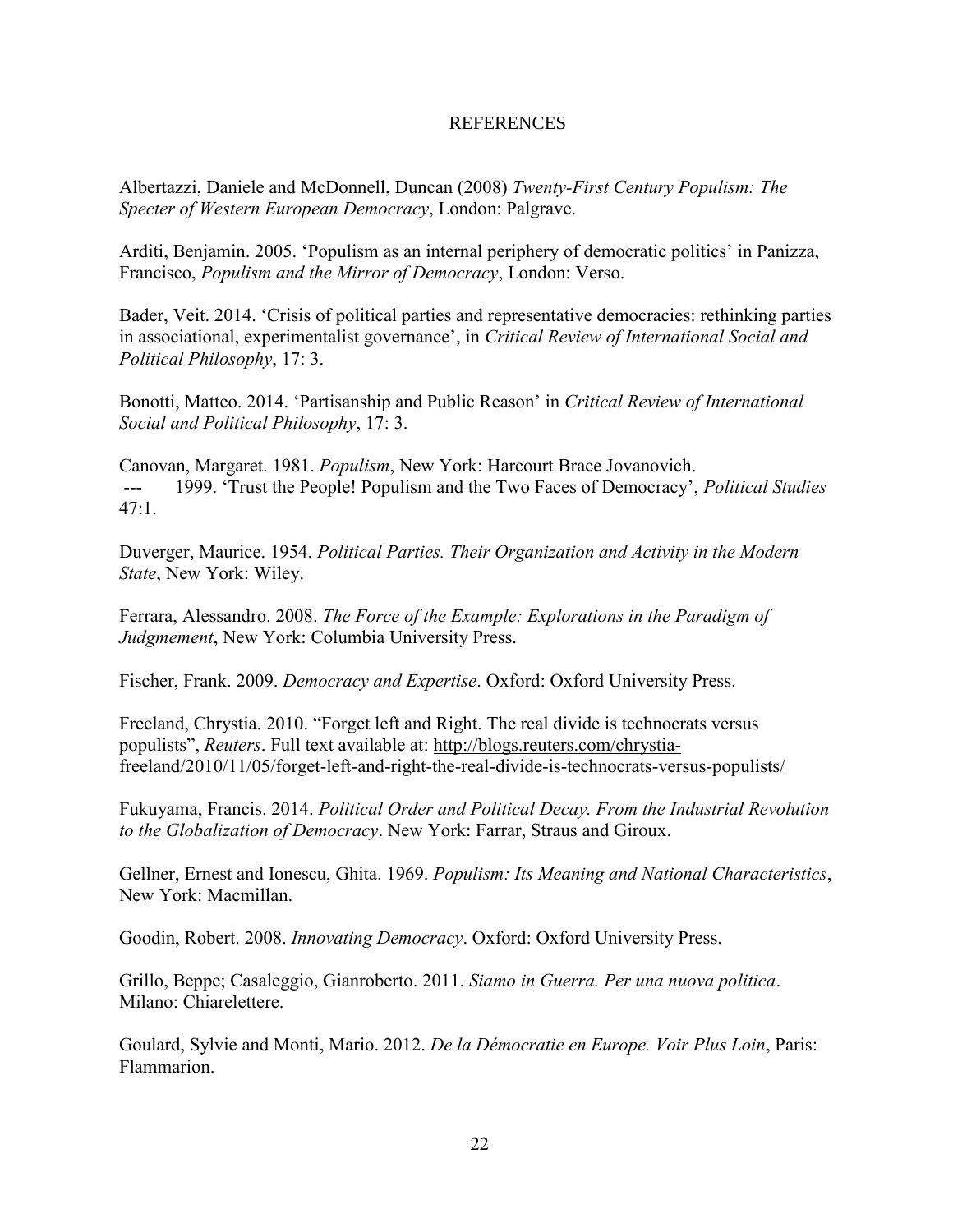Hofstadter, Richard. 1969. *The Idea of a Party System. The Rise of Legitimate Opposition in the United States, 1780-1840*. Los Angeles: University of California Press.

Iglesias Pablo; Rivero Jacobo. 2014. *Conversacion con Pablo Iglesias*, Madrid: Turpial.

Katz, Richard S. and Mair, Peter. 1995. "Changing Models of Party Organization and Party Democracy", *Party Politics*, 1:1.

Kenneally, Ivan. 2009. "Technocracy and Populism", *The New Atlantis*, Spring.

Kelsen, Hans. *The Essence and Value of Democracy*, Lanham: Rowman and Littlefield, 2013.

Kircheimer, Otto. 1969. "The Transformation of Western European Party Systems" in Joseph LaPalombara and Myron Weiner, *Political Parties and Political Development*, Princeton: Princeton University Press.

Laclau, Ernesto. 2005a. *On Populist Reason*, London: Verso. 2008. "Populism: What's in a Name?" in Panizza, *Populism and the Mirror of Democracy*, London: Verso.

Laclau, Ernesto; Mouffe, Chantal. 1985. *Hegemony and Socialist Strategy. Towards a Radical Democratic Politics*. London: Verso.

Leonard, Mark. 2011. "Four Scenarios for the Reinvention of Europe", *EFCR*, London. Full text available at: [http://www.ecfr.eu/page/-](http://www.ecfr.eu/page/-/ECFR43_REINVENTION_OF_EUROPE_ESSAY_AW1.pdf) [/ECFR43\\_REINVENTION\\_OF\\_EUROPE\\_ESSAY\\_AW1.pdf](http://www.ecfr.eu/page/-/ECFR43_REINVENTION_OF_EUROPE_ESSAY_AW1.pdf)

LePen, Marine. 2012. *Pour que vive la France*, Paris: Grancher-.

[Lipset, Seymour Martin](http://en.wikipedia.org/wiki/Seymour_Martin_Lipset) and [Rokkan, Stein.](http://en.wikipedia.org/wiki/Stein_Rokkan) 1967. *Party systems and voter alignments: crossnational perspectives*, New York: Free Press.

Maier, Charles. 1981. "Fictitious Bonds...of Wealth and Law: On the Theory and Practice of Interest Representation", in S. Berger, eds., *Organizing Interests in Western Europe*, New York: Cambridge University Press.

Mair, Peter. 2014. *On Parties, Party Systems and Democracy*. Essex: ECPR Press.

Manin, Bernard. 1997. *The Principles of Representative Government.* Cambridge: Cambridge University Press.

McDonnell, Duncan and Valbruzzi, Marco. 2013. "Defining and Classifying Technocrat-led and Technocratic Governments", paper presented at the European Union Studies Association Conference, 9-11 May, Baltimore.

Majone, Giandomenico, 1996. *Regulating Europe*, London: Routledge.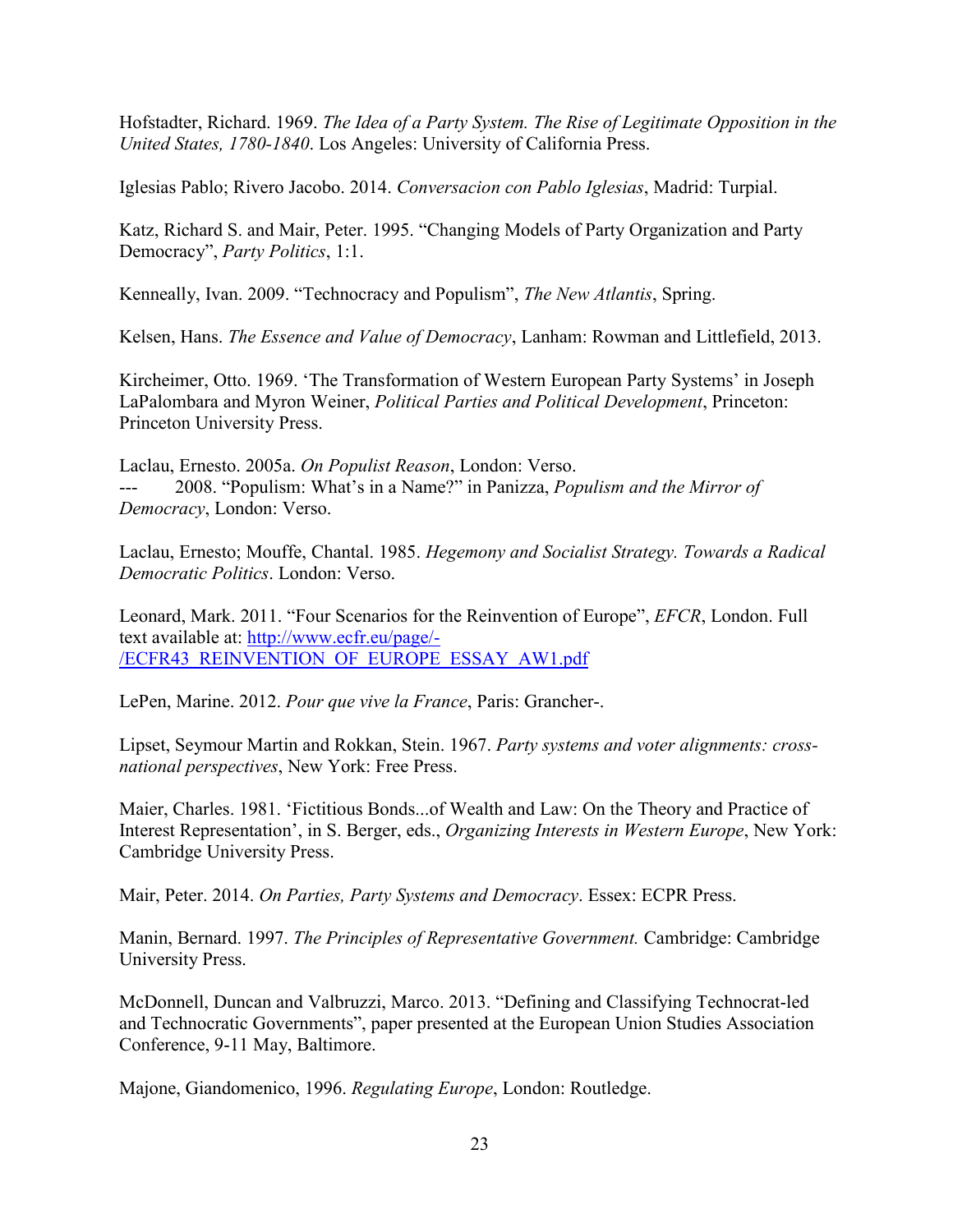2005, *Dilemmas of European Integration: The Ambiguities and Pitfalls of Integration by Stealth*. Oxford: Oxford University Press.

Melenchon, Jean-Luc. 2014. *L'ère du peuple*. Paris: Fayard.

Mudde, Cas. 2004. "The Populist Zeitgeist", *Government and Opposition*, 39:4.

Muller, Jan-Werner. 2013. "We the People. On Populism and Democracy", lecture delievered at the Institute for Human Sciences of the University of Vienna, available at: http://www.iwm.at/events/event/iwm-lecture-in-human-sciences-we-the-people-on-populismand-democracy-i/

Muirhead, Russell; Rosenblum, Nancy. 2006. "A Defence of Party Spirit", *Perspectives on Politics*, 4 (4).

Offe, Claus. 2013. "Europe Entrapped", *Modern Law Review*, 19(5) pp595-611

Pitkin, Hannah. 1967. *The Concept of Representation*. Berkeley: University of California Press.

Rosanvallon, Pierre. 2008. *Counter-Democracy. Politics in an Age of Distrust*. Cambridge: Cambridge University Press.

2011. *Democratic Legitimacy. Impartiality. Reflexivity. Proximity*. Princeton: Princeton University Press.

Rosenblum, Nancy. 2008. *On the Side of the Angels. An Appreciation of Parties and Partisanship*. Princeton: Princeton University Press.

Sartori, Giovanni. 1976. *Parties and Party Systems. A Framework for Analysis*. Cambridge: Cambridge University Press.

Saward, Michael. 2010. *The Representative Claim*. Oxford: Oxford University Press.

Scharpf, Fritz. 1999. *Governing Europe: Effective and Democratic?* Oxford: Oxford University Press.

Schattschneider, Eric. 1942. *Party Government*. New York: Praeger.

Schmidt, Vivienne. 2006. *Democracy in Europe: The EU and National Polities*, Oxford: Oxford University Press.

--- 2011. "Can Technocratic Government Be Democratic?", *Telos*, 23.

Schmitt, Carl. 1921. *The Concept of the Political*. Chicago: University of Chicago Press, 2007. --- 1923. *The Crisis of Parliamentary Democracy*. Chicago: University of Chicago Press, 2008.

Taggart, Paul. 2000. *Populism*, New York: Open University Press.